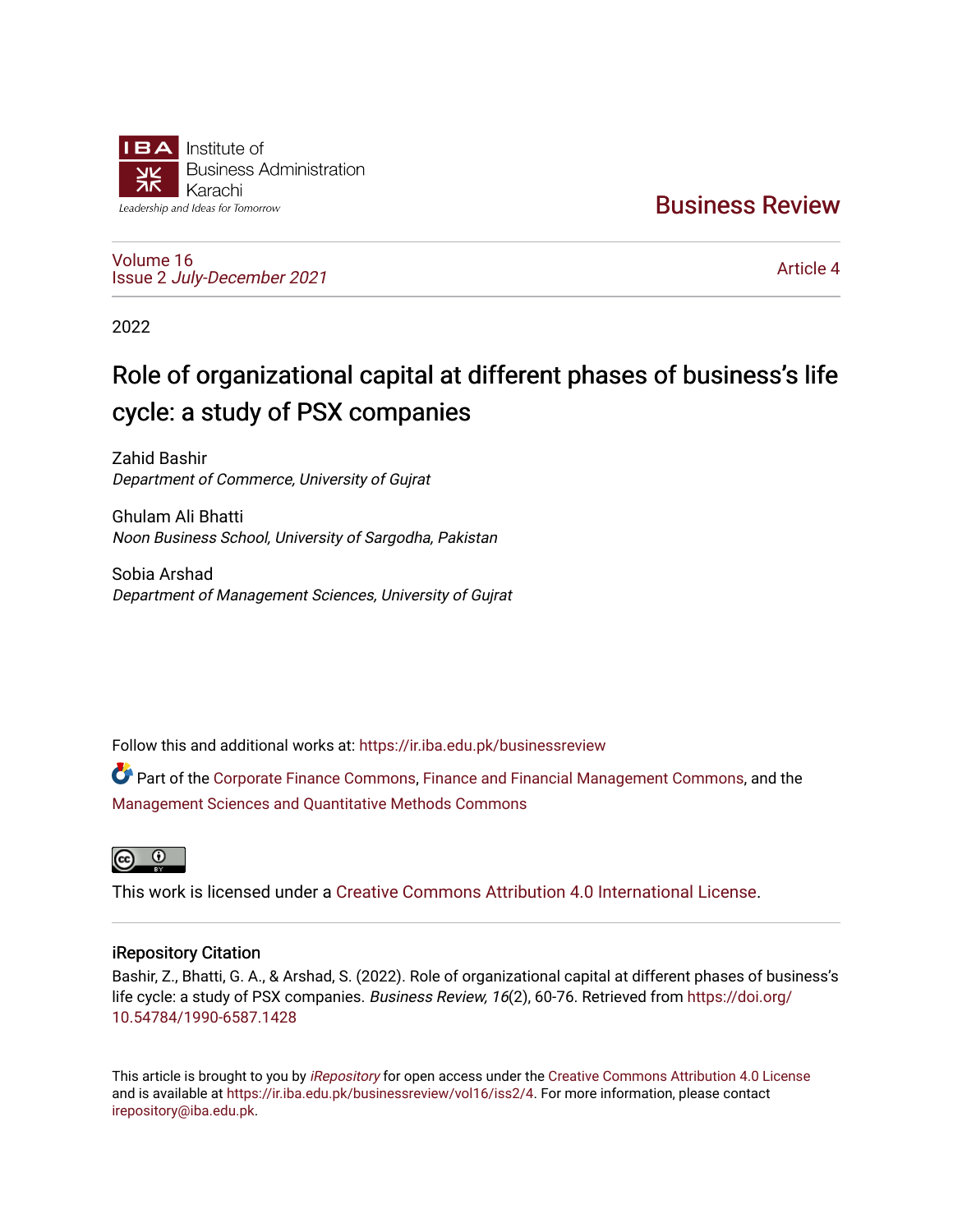Business Review: (2021) 16(1):60-76 Original Paper

# Role of Organizational Capital at Different Phases of Businesss life cycle: A study of PSX Companies

Zahid Bashir · Ghulam Ali Bhatti · Sobia Arshad

Abstract The goal of this study was to examine the association between Business Life Cycle phases and organizational capital using PSX index companies. Mainly, the study investigates the relationship of organizational capital phases during different phases of the life cycle and its comparison with high and low organizational capital. To fulfill this objective, we have gathered PSX index of 56 companies with yearly observations ranging from 2011-2020. For estimation, a multinomial logistic model was used due to categories of the dependent variable. The results indicate that organizational capital is positively significant at the maturity phase but negatively significant at the introduction, growth, shakeout, and decline phase of the Business Life Cycle. Business Life Cycle and size, ROE, Capex, and leverage significantly but negatively affect the Business Life Cycle, whereas age and ATO significantly affect Business Life Cycle phases. The results vary with different phases of the Business Life Cycle. For future study, the study recommended that the scholar increase the number of observations for more accurate results or alternatively, use a different proxy for measuring organizational capital.

Keywords Organizational Capital, Firms Life Cycle, PSX companies, Multinomial logistic regression

# 1 Introduction

A Business Life Cycle is a set of phases in which companies move from one phase to another due to the performance of business operations. It is divided into five subcategories: introduction, growth, maturity, shake-out, and decline.

Zahid Bashir University of Gujrat E-mail: zahid.bashir@uog.edu.pk

Ghulam Ali Bhatti University of Sargodha, Pakistan

Sobia Arshad University of Gujrat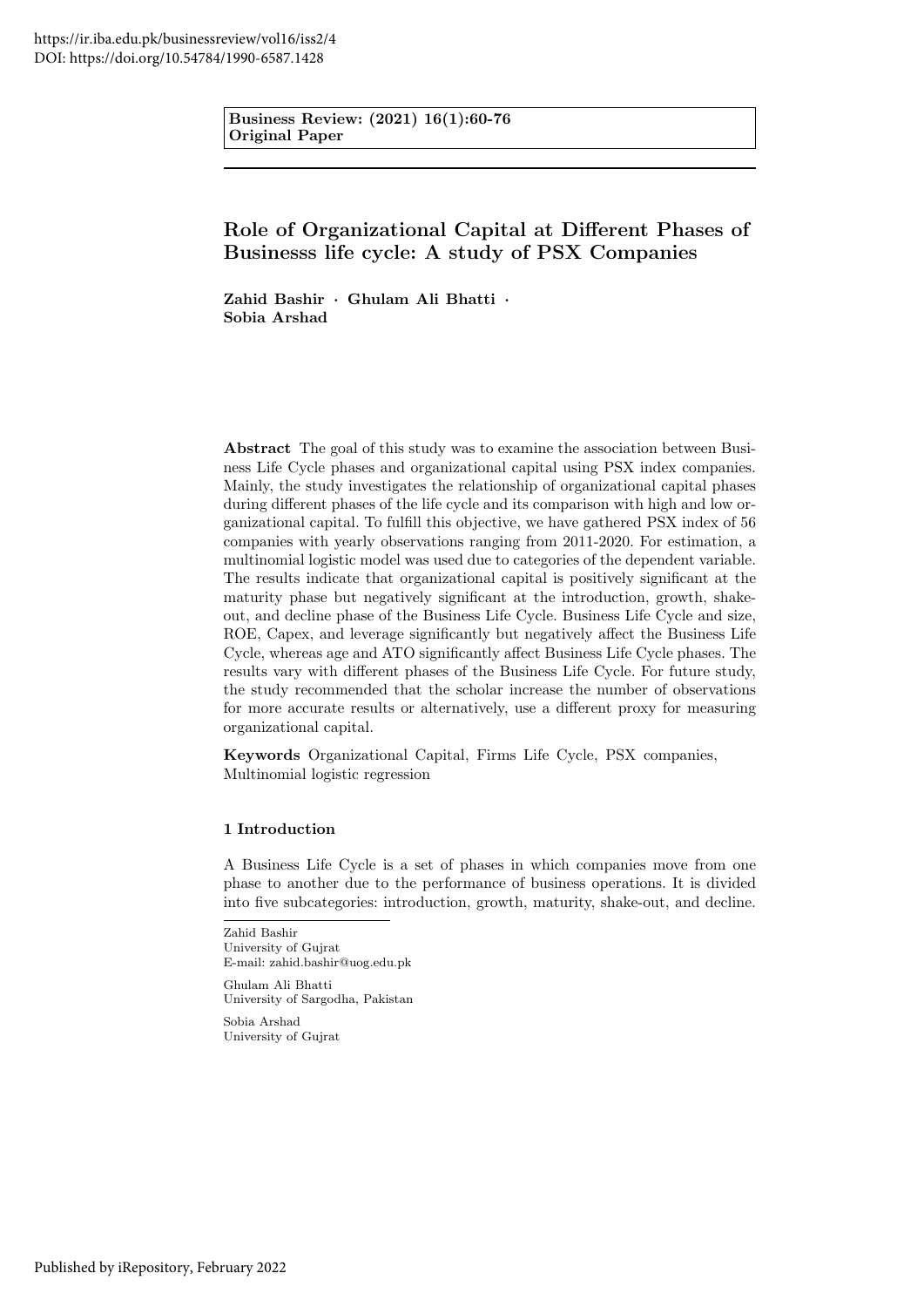[Mueller](#page-17-0) [\(1972\)](#page-17-0) stated that a moderately all-around characterized life cycle is essential to the firms theory of profits life cycle. The theory of life-cycle has vital ramifications in regards to the effectiveness of the activity of the capital market. Life cycle theory of firm defined as resources, abilities, tactics, constructions, and working of the firm change altogether with specific phases of growth. Each phase is described by changes in firm's environment, tactics, structure and basic leadership style [\(Miller and Friesen 1984;](#page-17-1) [Quinn and Cameron 1983\)](#page-17-2). The developed phase of a company's life cycle, for the most part, results in a move toward maximizing productivity with efficiency, diminishing uncertainty and declining venture consumption. It is also marked by noteworthy distribution of capital to investors, and improved administration structures [\(Barclay and Smith 2005;](#page-16-0) [Filatotchev et al 2006\)](#page-16-1). Similarly, according to [Evenson and Westphal](#page-16-2) [\(1995\)](#page-16-2), the knowledge utilized to integrate human talents as well as capital investments as platforms for generating and distributing needs for self-items is referred to it as Organization Capital.

[Lev et al](#page-16-3)  $(2009)$  argued that firm expenditures of SG&A create corporate value through the construction of organization capital. Similarly, [Black and](#page-16-4) [Lynch](#page-16-4) [\(2009\)](#page-16-4) classified organizational capital into three different categories: workforce development, employee engagement, and employee participation. Additionally, the knowledge or intelligence embedded inside an organization's core personnel that boosts efficiency is known as organizational capital, making it a catalyst for growth [\(Eisfeldt and Papanikolaou 2013\)](#page-16-5). However, according to the argument of [Lev et al](#page-16-3) [\(2009\)](#page-16-3), the majority of spending that enhances a firm's capital is associated with IT spending, personnel staff costs, and marketing expenses. When a company is in the infancy stage, it does not have access to external finance. In addition, it is suffering from limited capital [\(Atkeson and](#page-16-6) [Kehoe 2005\)](#page-16-6). The organization finds an easy way to spend effort and time for increasing performance of the firm with the help of developing organizational culture, language, the process of organization, practices, and know-how of company [\(Hasan et al 2018\)](#page-16-7).

Organizational capital is one of the most important elements which helps the organization to improve productivity and increase efficiency. Expenses from the OC are more than thirty-three percent of expenses from physical capital (PC), net of new investment [\(Hasan et al 2018\)](#page-16-7). Different kinds of research were conducted for the Business Life Cycle; however, there is a deficiency in the literature of organization capital and phases of FLC in Pakistan. The current study finds how organizational capital affects the development of a company in different phases of life cycle. Organizational capital is needed to investigate in Pakistani firms because many corporate firms are established with the support of human capital [\(Flavin et al 2020\)](#page-16-8). In Pakistani companies, job turnover ratio is high due to a lack of growth opportunities; employees often switch their jobs for better positions, better finances, and to improve skills [\(Shah et al 2021\)](#page-17-3). If an employee leaves or resigns from an organization, then its human capital and capabilities to link with that organization are also lost. A firm's capital, in general, plays a critical function for every business at various stages of its life cycle [\(Ding et al 2021\)](#page-16-9).

The present investigation intends to achieve the accompanying main goals;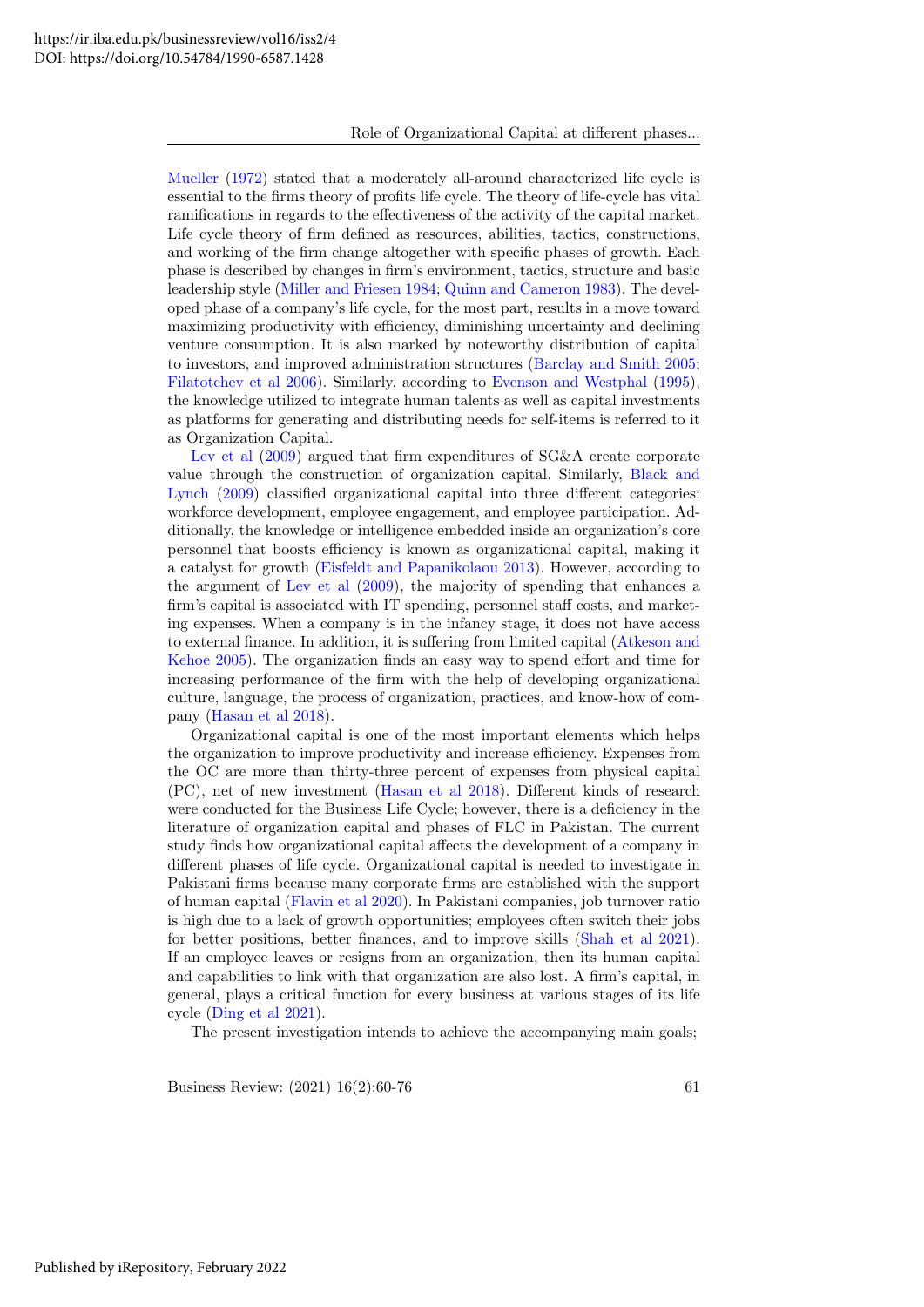a) To investigate the link between organizational capital and the different phases of the business life cycle for PSX-listed companies.

b) To investigate the asymmetrical behavior of organizational capital at various stages of the business's life cycle.

The subsequent questions about research can indeed be developed to examine the investigation by taking into consideration the existing study's goal: i. What's the link between organizational capital with different stages of a business's life cycle?

ii. How does organizational capital operate asymmetrically at various stages of a company's life cycle?

Organization capital is an intangible asset and the firm will grow when organization capital will be maintained. If the company maintains its process for selling, advertisement channels, employees training, and other developing plans– all these efforts will increase the companys reputation and firm performance. Moreover, these strategies enhance the firm's productivity and firm recognition. However, if organization capital is not maintained, then the firm will suffer. It won't have access to good investment, will face a declining reputation and have limited growth opportunities. Good organizational capital is also important because it helps the company progress from its start-up period to the developmental process. Each stage of the business life cycle necessitates a solid management procedure, as well as the efficacy as well as reliability of firm production.

#### 2 Literature review

Organizational capital permits the profitable use of both resources and capabilities, such as equipment, inventions, branding, and intellectual resource [\(Black](#page-16-4) [and Lynch 2009\)](#page-16-4). Similarly, organizational capital is a company's most valuable intangible asset. Equipment, manpower, patents, and other enterprise capabilities are dormant by itself [\(Watson et al 2021.](#page-17-4) [Atkeson and Kehoe](#page-16-6) [\(2005\)](#page-16-6) measured the total size of organization capital in an economy. Second, by applying the method for adjustment, they surveyed the capacity of their model to copy highlights of the real economy. Third, they broke down the firms from the item side. Firms in the development phases are more worried about boosting the advantages from the current load of organizational capital. However, according to the study of [Lev and Radhakrishnan](#page-16-10) [\(2009\)](#page-16-10), organizational capital is related to the performance of stock and long-term operations. Organization capital is important because it permits beneficial connection among intangible and tangible assets in making monetary value and development. Additionally, [Eisfeldt and](#page-16-5) [Papanikolaou](#page-16-5) [\(2013\)](#page-16-5) found that businesses with far more organizational capital generate higher returns, have stronger Tobin's Q as well as normalized yield on risk, and even had higher CEO returns.

Organization capital impact checked by [Hasan et al](#page-16-7) [\(2018\)](#page-16-7) took a resourcebased view that defines basic assets as those that are not tradable, hard to be copied and substituted. [Chan et al](#page-16-11) [\(2019\)](#page-16-11) results show that firms decrease compensation to top-executive after analyst coverage decreases due to broker-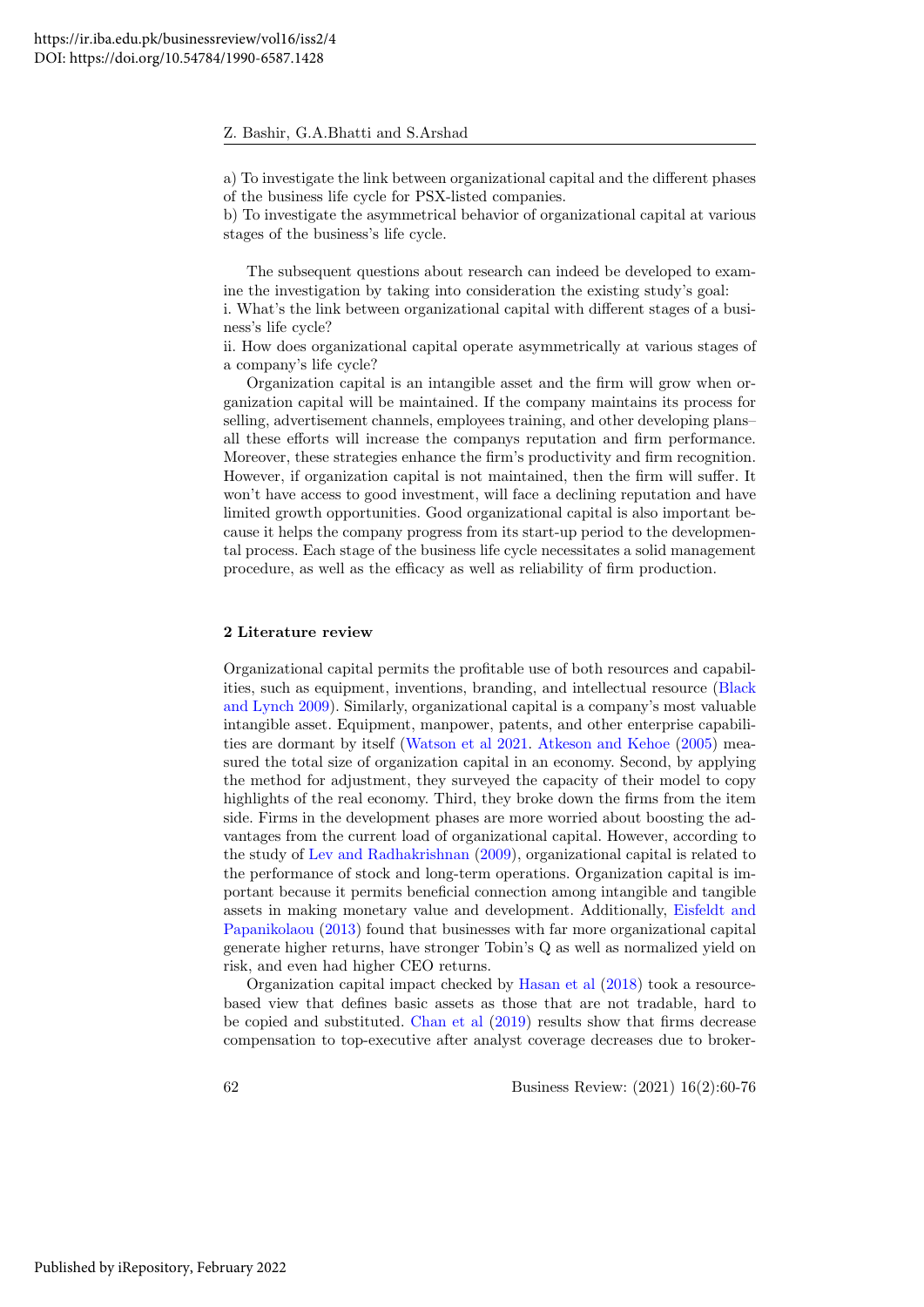age compensation house merger or closure. [Jona-Lasinio et al](#page-16-12) [\(2019\)](#page-16-12) concluded that organizational capital, as well as training, had the greatest positive impact on value adaptation. [Marwick et al](#page-17-5) [\(2020\)](#page-17-5) stated that organizations face more financial limitations including working capital volatility, and discovered a link between organizational capital, cash as well as capital reserves. The findings revealed that organizational capital does have a strong positive relationship with the entire life cycle of a business even during the introduction as well as decline phases. Moreover, it also has an inverse relation with the entire life cycle of a business during growth stage phases.

Dynamic resource-based theory recommended that competitive merit and demerit as far as assets and capacities advance after some decades do so in various ways [\(Helfat and Peteraf 2003\)](#page-16-13). Although mature organizations have lowered their investment in comparison to growing companies, organizations keep investing to sustain capital [\(Bhattacharya et al 2020;](#page-16-14) [Hambrick et al 1982;](#page-16-15) [Jovanovic 1982\)](#page-16-16). [Dickinson](#page-16-17) [\(2011\)](#page-16-17) built an FLC measure by using data of firms' cash flow statements. She claimed cash flows of a firm detect variances in a business's profitability, development and risk. As a result, cash flow from operations, investment, and financing can be used to categorize businesses throughout life cycle stages; introduction, growth, maturity, shake-out, and decline. The pattern is as follows:

If operating and investing cash flow is less than zero but financing cash flow is greater than zero then OCF < zero, ICF < zero and FCF zero.

[Atkeson and Kehoe](#page-16-6) [\(2005\)](#page-16-6) proposed that holders incur large spending in OC in the first phase of the life cycle so they could secure and grow organization rents in the future. When operating cash flow is negative, it shows that the firm is in the introduction phase and a firm has no access to internal funds to finance its company operations. In that case, the company needs external financing and the positive cash flow is FCF>0. At the phase of firm introduction, investing activities are ICF<zero, as it invests in long-term growth [\(Carlin et al 2012;](#page-16-18) [Hasan](#page-16-7) [et al 2018\)](#page-16-7). External investment in the OC can resolve their data shortfall complications effectively. In short, the pattern of cash flow (OCF<zero, ICF<zero, and FCF>zero) with more organization capital makes these organizations an appropriate contender to be in the introduction phase [\(Cui and Mak 2002\)](#page-16-19).

 $H_1^O$ : Firms with lower OC are possibly to be in the stage of introduction.  $H_1^A$ : Firms with higher OC are possibly to be in the stage of introduction.

If operating and financing cash flow is greater than zero but investing cash flow is less than zero, then OCF zero, ICF < zero and FCF zero. If operating cash flow is greater than zero and investing and financing cash flow is also greater than zero OCF zero, ICF < zero and FCF < zero.

During the growth phase and maturity phase, organizations already maintain the new strategies for product's upgradation and modification. Organizations also know their competitors and understand how to differentiate their product from them. In particular, for developing organizations, large initial capital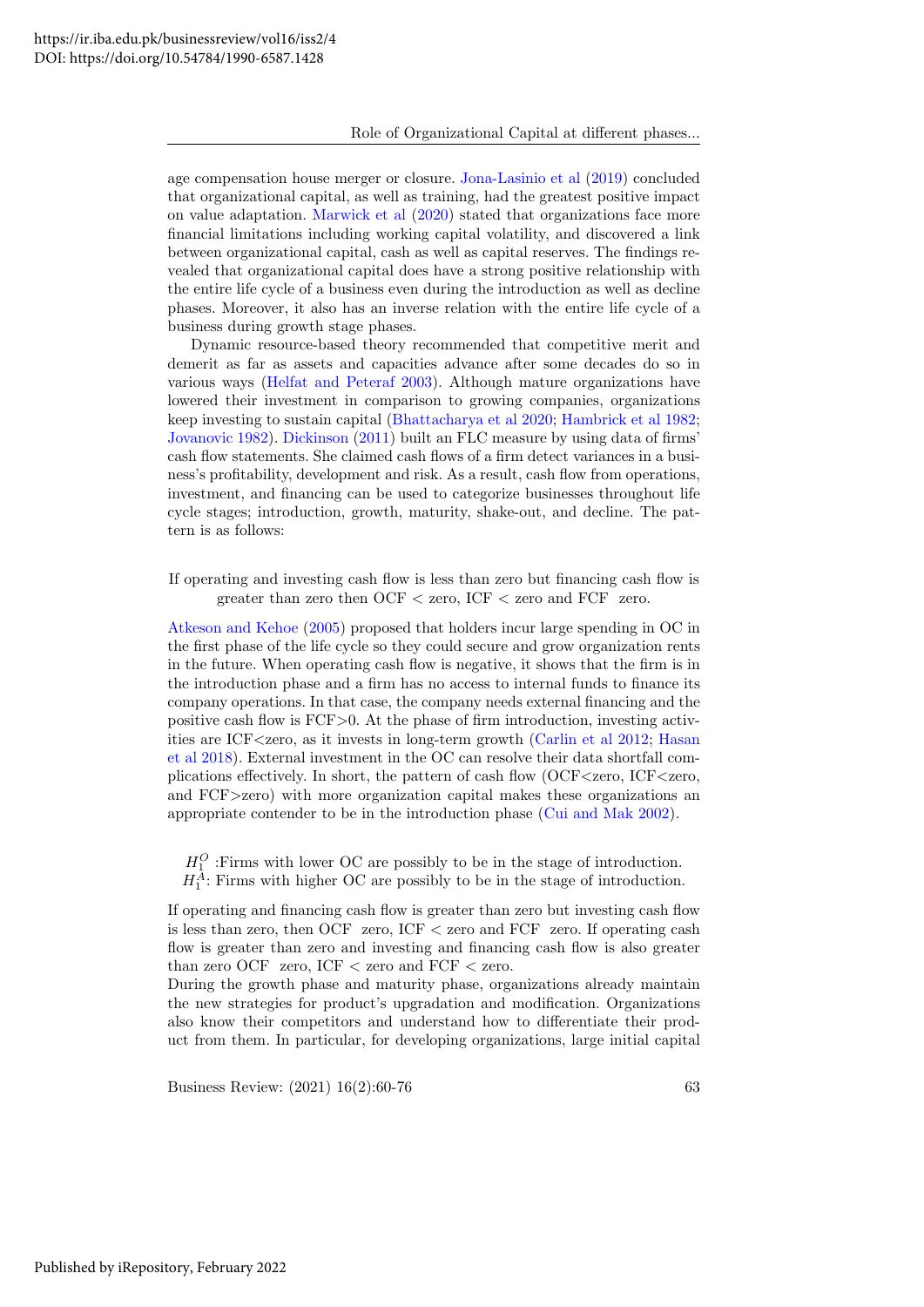costs are incurred even during the introduction stage of the life cycle, which are not recouped during the development and stability phases [\(Li et al 2021\)](#page-17-6). The organization in the growth stage continues to support itself with loans, before going for capital spending, additional growth, as well as advancement, which culminates in FCF>zero– indicating positive funding. In summary, organizations in the growth and maturity phases do not spend significantly more on organizational capital; instead, they seek to capitalize more intangibles and take advantage of the latest OC benefits [\(Hasan et al 2018\)](#page-16-7).Consequently, the subsequent patterns of cash flow for growth and maturity are OCF>zero, ICF<zero and FCF>zero and OCF>zero, ICF<zero, and FCF<zero.

 $H_2^O$ : Firms with higher OC are more possibly to be in the stage of maturity growth.

 $H_2^A$ : Firms with lower OC are more possibly to be in the stage of maturity growth.

The shake-out stage involved the remainder of the company's years. Existing studies specify that organization capital mixes the expertise of human and physical capital, which permits the organization to attain effectual manufacturing and stable operation of firms and allows firms to perform better in the future [\(Attig and Cleary 2014;](#page-16-20) [Lev et al 2009\)](#page-16-3). Therefore, irrespective of whether first-phase companies spend more than that in organizational capital, they are much less (more) inclined to progress into the intro, shake-out, even decline (growth/maturity) stages in the hereafter, according to the present study.

 $H_3^O$ : Companies investing more within OC have become less inclined to go through the intro, shake-out, even decline stages later on.

 $H_3^O$ :Businesses that engage more in OC seem to be more inclined to go to the growing or maturity stages.

If operating cash flow is less than zero, investing cash flow is greater than zero but financing cash flow is less than or equal or greater than or equal to zero, then OCF < zero, ICF zero and FCF or zero. Organizations in the decline phase are classified according to the profit margin. If the profit margin of a company is very low or negative, then efficiency, effectiveness, and capacity to utilization in the firm is also very lo[wDickinson 2011.](#page-16-17) If firms dont compete with others in the case of business innovation, process, practice, and culture, the existence of those firms become irrelevant in the market[\(Habib and Hasan 2017\)](#page-16-21). In other words, enterprises that are in initial or growing stages and have large mortality rates may switch from growth to decline stage. Instead of reinvesting for company expansion, organizations in this phase prioritize profit distribution to investors [\(DeAngelo et al 2006\)](#page-16-22). Therefore, according to previous researchers point of view, the current study develops two hypotheses for the decline phase hypothesis:

 $H_4^O$ : Firms with lower OC are possibly to be in the stage of decline.  $H_4^O$ : Firms with higher OC are possibly to be in the stage of decline.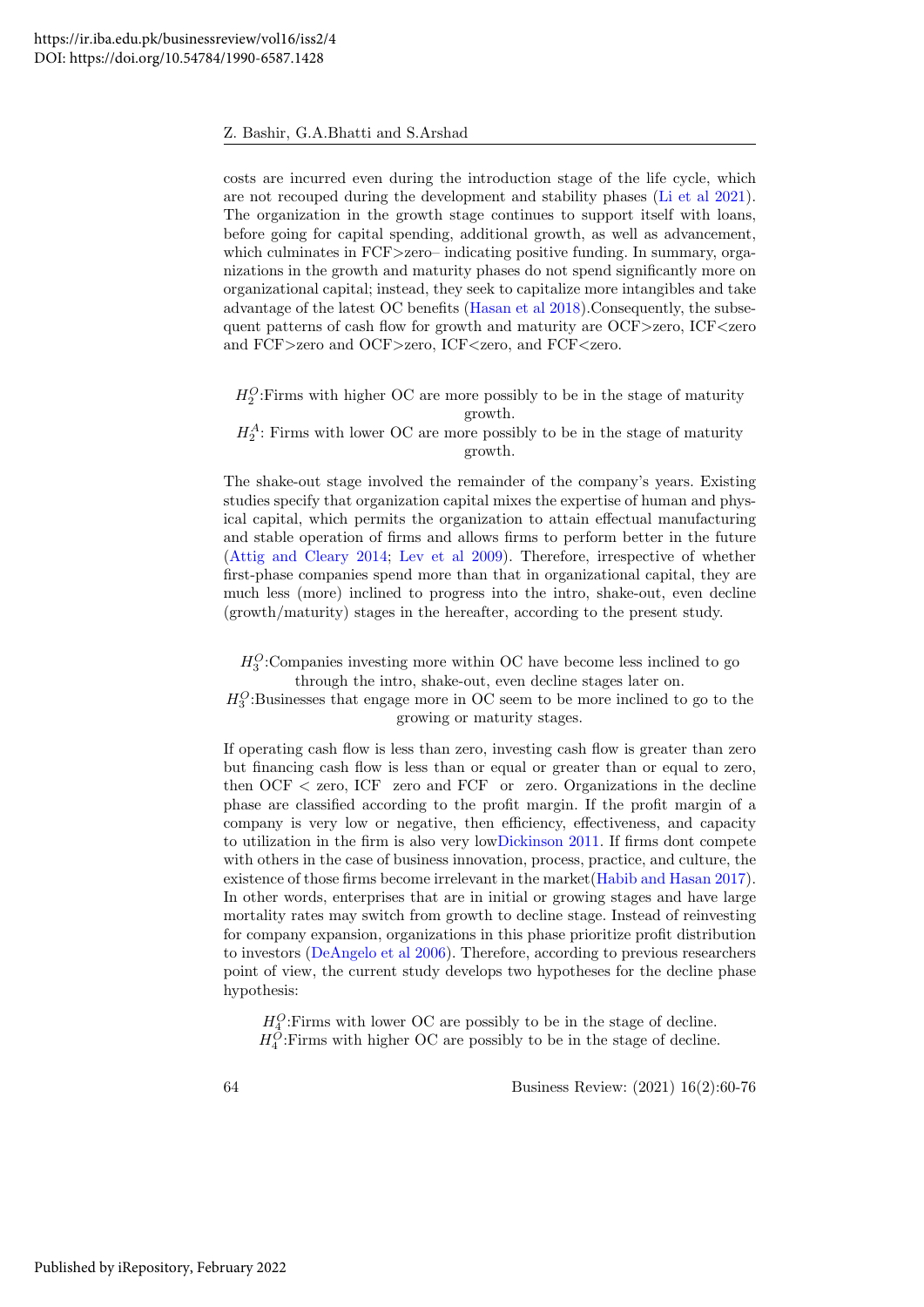#### 2.1 Theoretical Model

According to [Hasan and Habib](#page-16-23) [\(2017a\)](#page-16-23), a diverse impact of organizational capital is noted for different stages of firms life cycle. They found a positive role of organizational capital during growth and maturity stages. However, they noted negative impact of the same at introduction, decline, and shakeout stages of business life cycle. Furthermore, [Hasan et al](#page-16-7) [\(2018\)](#page-16-7) found similar positive impact of organizational capital during maturity stage and negative in the remaining phases of business life cycle. Additionally, [Akbar et al](#page-15-0) [\(2019\)](#page-15-0)) found that firms with the higher maturity level strongly benefits from enhanced level of organizational capital. Further research studies provided similar diverse findings for the impact of organizational capital on firms life cycles different stages [\(Marwick et al 2020;](#page-17-5) [Ren and Song 2021;](#page-17-7) [Saravia et al 2016;](#page-17-8) [Watson et al 2021\)](#page-17-4).



Fig. 1: Theoretical Model (Firm Life Cycle Theory

Figure 1 highlights the impact of organizational capital on different stages of firms life cycle: introduction, growth, maturity, decline, and shake-out. The study aims to investigate the behavior and impact of organizational capital for these stages of firms life cycle for the non-financial manufacturing companies in Pakistan.

#### 3 Methodology

### 3.1 Data and methodology

For the present research investigation, the required set of data was obtained using the firms cash flow statements, balance sheets from the companies website. The study covers a data period ranging from 2011 to 2020. The sample contains 56 manufacturing firms which are part of PSX index companies. The study uses unbalanced panel data with pooled format of dataset. The remaining data related to shares price and consumer price index is downloaded from the PSX website and WDI for the period of study. The business life cycle is used as the dependent variable in this study. It is measured using different researches– some researchers construct categorical variables for measuring firms' life cycle.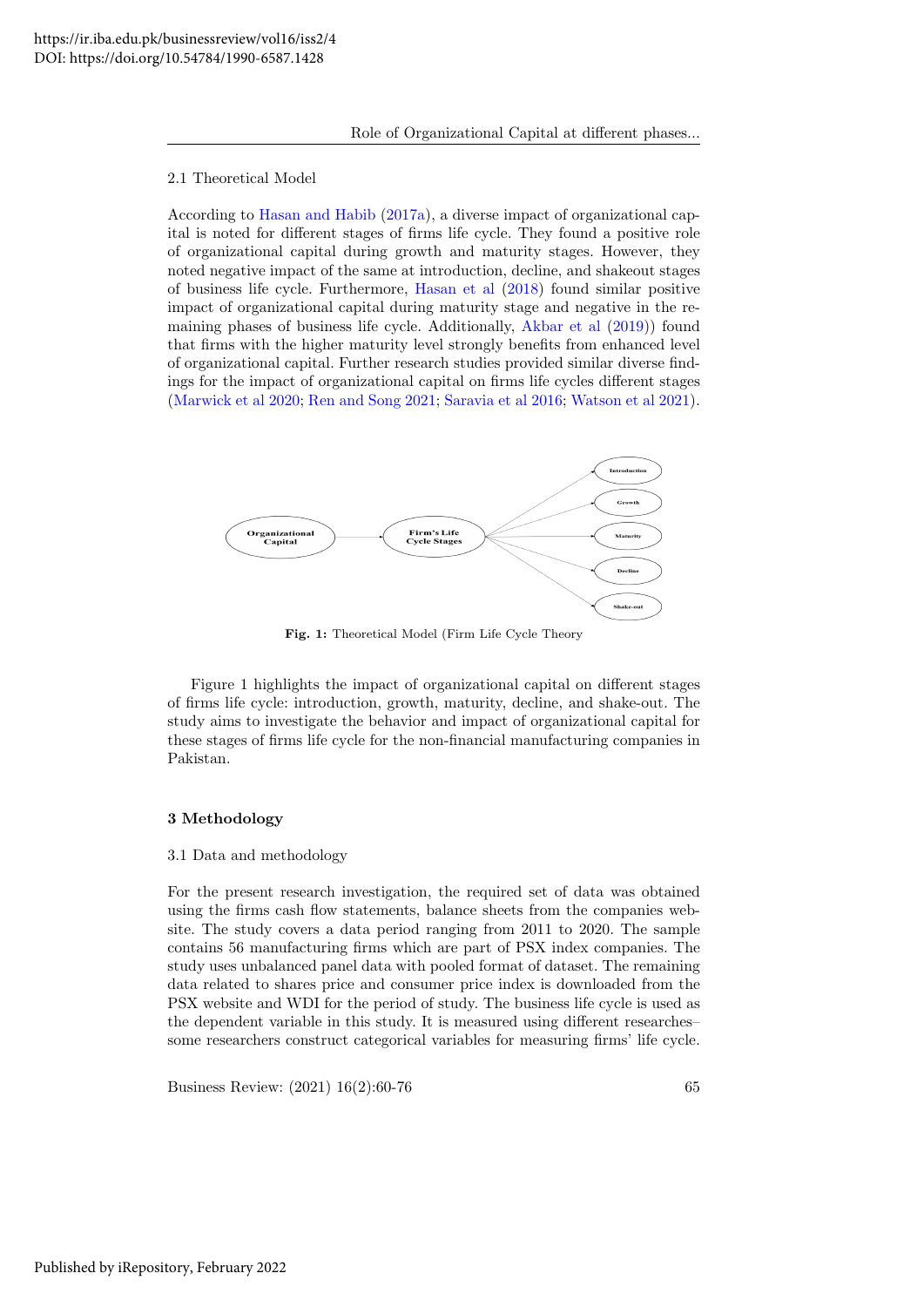Others measure it through cash flow patterns while some create different life cycle phases from operating, investing, and financing patterns of cash flows. The current study uses organization capital as an independent variable. An organization's capital consists of all those expenses which are incurred for the reputation, growth, and well-known of the organization. Organization capital stock is calculated with the help of the perpetual inventory method. The study examines the business's capital formation cyclically by accumulating the deflating price of SG&A expenditures.

$$
OCstock_{it} = (1 - Depr_{oc}) * OCstock_{it-1} + \frac{SG\&A_{it}}{CPI_t}
$$
 (1)

In equation 1,  $Depr_{OC}$  shows the depreciation rate of OC and the Consumer price index denoted by  $CPI_t$ . To implement the law of motion in equation (i), firstly research chooses the initial stock according to

$$
OCstock_{it} = \frac{SG\&A_{it}}{g} + Depr_{oc}
$$
 (2)

The above equation shows g is the firm SG&A expenses growth rate and dep for depreciation. Research sets depreciation of organization capital and growth of SG&A.

Multivariate logistic regression was employed in this investigation, with the following assumption: it is utilized whenever the output variable is categorical, with two or more mutually exclusive categories [\(Hasan et al 2018\)](#page-16-7). Since the response variable is indeed the business life cycle, which is separated into 5 different stages, such a model is appropriate for existing research. The following is a quantitative model. As just predictor variables, BLC stands for the business life cycle. BLC contains five subcategories which are introduction, growth, maturity shake-out and decline, Organization capital (OC) is used as an independent variable and this research also includes some control variables size of the firm (S), Market to book ratio (MTB) Leverage (L), Return on Equity (R), Change in sales (S), Capital expenditure (C), Firm Age (Ag), Assets turnover Ratio (AT), and Advertisement expense (Ad).

$$
ln(\frac{P_{intr}}{P_{FLC}}) = \frac{1}{1 + e^{-(\alpha + \beta_1 OC + \beta_2 S + \beta_3 MTB + \beta_4 L + \beta_5 R + \beta_6 \Delta S + \beta_7 C + \beta_8 Ag + \beta_9 AT + \beta_{10} AD)}}(3)
$$

$$
prob(intro) = \frac{1}{1 + e^{-(\alpha + \beta_1 OC + \beta_2 S + \beta_3 MTB + \beta_4 L + \beta_5 R + \beta_6 \Delta S + \beta_7 C + \beta_8 Ag + \beta_9 AT + \beta_{10} AD)}}(4)
$$
\n
$$
ln(\frac{P_{grow}}{P_{FLC}}) = \frac{1}{1 + e^{-(\alpha + \beta_1 OC + \beta_2 S + \beta_3 MTB + \beta_4 L + \beta_5 R + \beta_6 \Delta S + \beta_7 C + \beta_8 Ag + \beta_9 AT + \beta_{10} AD)}}(5)
$$
\n
$$
prob(intro) = \frac{1}{1 + e^{-(\alpha + \beta_1 OC + \beta_2 S + \beta_3 MTB + \beta_4 L + \beta_5 R + \beta_6 \Delta S + \beta_7 C + \beta_8 Ag + \beta_9 AT + \beta_{10} AD)}}(6)
$$
\n
$$
66
$$
\n
$$
Business Review: (2021) 16(2):60-76
$$

Published by iRepository, February 2022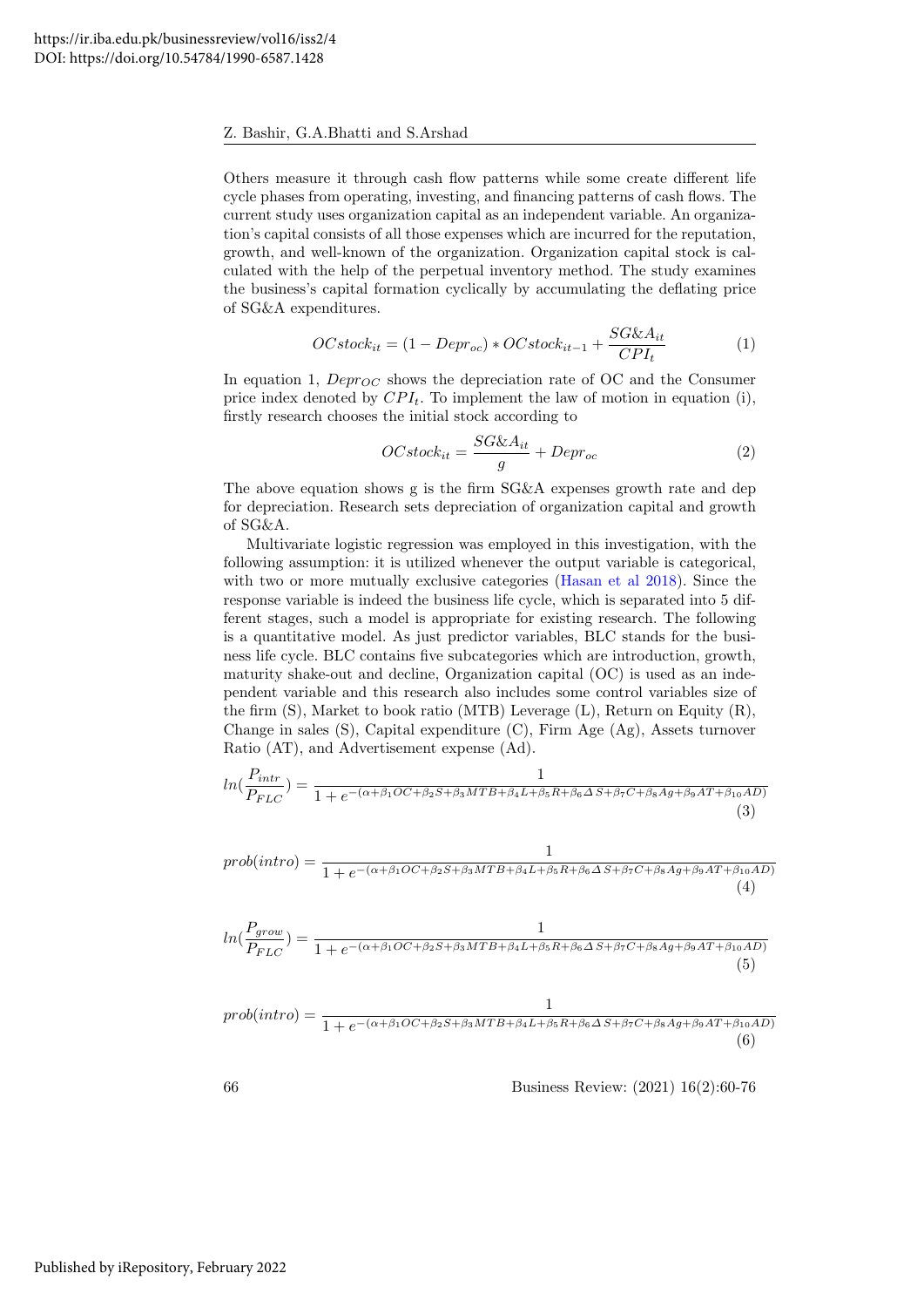| Table 1: Variable Measurements                                |                                                                                                                                                                                                                                                                                                                                                          |                                                                                                |  |  |  |  |  |  |
|---------------------------------------------------------------|----------------------------------------------------------------------------------------------------------------------------------------------------------------------------------------------------------------------------------------------------------------------------------------------------------------------------------------------------------|------------------------------------------------------------------------------------------------|--|--|--|--|--|--|
| <b>Variables</b>                                              | <b>Measurements</b>                                                                                                                                                                                                                                                                                                                                      | References                                                                                     |  |  |  |  |  |  |
| <b>Business Life</b><br>Cycle(BLC)                            | Introduction $= 1$ :<br>$OCF < 0$ , ICF $< 0$ and FCF 0                                                                                                                                                                                                                                                                                                  | Dickinson $(2011)$ ; Hasan<br>Habib<br>(2017b);<br>and<br>Hasan et al $(2017)$                 |  |  |  |  |  |  |
| Retain Earning<br>Organization Capi-<br>tal $(OC)$<br>Size(S) | Growth $= 2$ :<br>OCF 0, ICF $<$ 0 and FCF 0<br>Maturity $= 3$ :<br>OCF 0, ICF $<$ 0 and FCF $<$ 0<br>Shake-out $= 4$ :<br>The remaining firm years<br>Decline $= 5$ :<br>$OCF < 0$ , ICF 0 and FCF or 0<br>RetainedEarning<br>$o^{\mathcal{T} \mathcal{E}^{talAssets}}$<br>$\overline{Total}$ Assets<br>$\ln(Total \, Assets)$ or $\ln(Total \, Sales)$ | Eisfeldt and Papaniko-<br>laou(2013)<br>Al-Hadi et al $(2019)$ ;<br>Dickinson $(2011)$ ; Zafar |  |  |  |  |  |  |
| Market to Book<br>Ratio (MTB)                                 | Equity(Marker Value)<br>Equity(Book Value)                                                                                                                                                                                                                                                                                                               | et al (2017)<br>Dickinson (2011); Habib<br>et al $(2018)$ ; Habib and<br>Hasan $(2017)$        |  |  |  |  |  |  |
| Leverage $(L)$                                                | $(Short Term \,Debts + Long Term \,Debts)$<br>Total Assets                                                                                                                                                                                                                                                                                               | $Al-Hadi$ et al $(2019)$ ;<br>Habib et al $(2018)$                                             |  |  |  |  |  |  |
| Return on<br>Equity<br>(R)                                    | <i>Operating Income</i><br><b>Total Equity</b>                                                                                                                                                                                                                                                                                                           | Hasan et al $(2018)$ ; Hsu<br>(2018)                                                           |  |  |  |  |  |  |
| Change in<br>sales (S)                                        | $\triangle$ sales<br>Total Sales                                                                                                                                                                                                                                                                                                                         | Attig and Cleary (2014);<br>Hasan et al $(2018)$                                               |  |  |  |  |  |  |
| Capital<br>Expenditure $(C)$                                  | Capital Expenditure<br><b>Total Assets</b>                                                                                                                                                                                                                                                                                                               | Habib and Hasan (2017);<br>Leung et al $(2018)$                                                |  |  |  |  |  |  |
| Age $(Ag)$                                                    | $Ln(1 + Firm's Age)$                                                                                                                                                                                                                                                                                                                                     | Habib and Hasan $(2017)$ ;<br>Hsu(2018)                                                        |  |  |  |  |  |  |
| Assets Turnover<br>Ratio (AT)                                 | Net Sales<br>Total Assets                                                                                                                                                                                                                                                                                                                                | (Dickinson 2011; Hasan<br>$et$ al $2018$                                                       |  |  |  |  |  |  |
| Advertising (AD)                                              | <i>Advertisment Expenses</i><br>Total Sales                                                                                                                                                                                                                                                                                                              | (Hasan et al $2018$ )                                                                          |  |  |  |  |  |  |

Role of Organizational Capital at different phases...

$$
ln(\frac{P_{matu}}{P_{FLC}}) = \frac{1}{1 + e^{-(\alpha + \beta_1OC + \beta_2 S + \beta_3 MTB + \beta_4 L + \beta_5 R + \beta_6 \Delta S + \beta_7 C + \beta_8 Ag + \beta_9 AT + \beta_{10} AD)}}(7)
$$
  
\n
$$
prob(matu) = \frac{1}{1 + e^{-(\alpha + \beta_1 OC + \beta_2 S + \beta_3 MTB + \beta_4 L + \beta_5 R + \beta_6 \Delta S + \beta_7 C + \beta_8 Ag + \beta_9 AT + \beta_{10} AD)}}(8)
$$
  
\n
$$
ln(\frac{P_{shakeout}}{P_{FLC}}) = \frac{1}{1 + e^{-(\alpha + \beta_1 OC + \beta_2 S + \beta_3 MTB + \beta_4 L + \beta_5 R + \beta_6 \Delta S + \beta_7 C + \beta_8 Ag + \beta_9 AT + \beta_{10} AD)}}(9)
$$
  
\n
$$
prob(shakeout) = \frac{1}{1 + e^{-(\alpha + \beta_1 OC + \beta_2 S + \beta_3 MTB + \beta_4 L + \beta_5 R + \beta_6 \Delta S + \beta_7 C + \beta_8 Ag + \beta_9 AT + \beta_{10} AD)}}(9)
$$
  
\n
$$
prob(shakeout) = \frac{1}{1 + e^{-(\alpha + \beta_1 OC + \beta_2 S + \beta_3 MTB + \beta_4 L + \beta_5 R + \beta_6 \Delta S + \beta_7 C + \beta_8 Ag + \beta_9 AT + \beta_{10} AD)}}(10)
$$
  
\nBusiness Review: (2021) 16(2):60-76  
67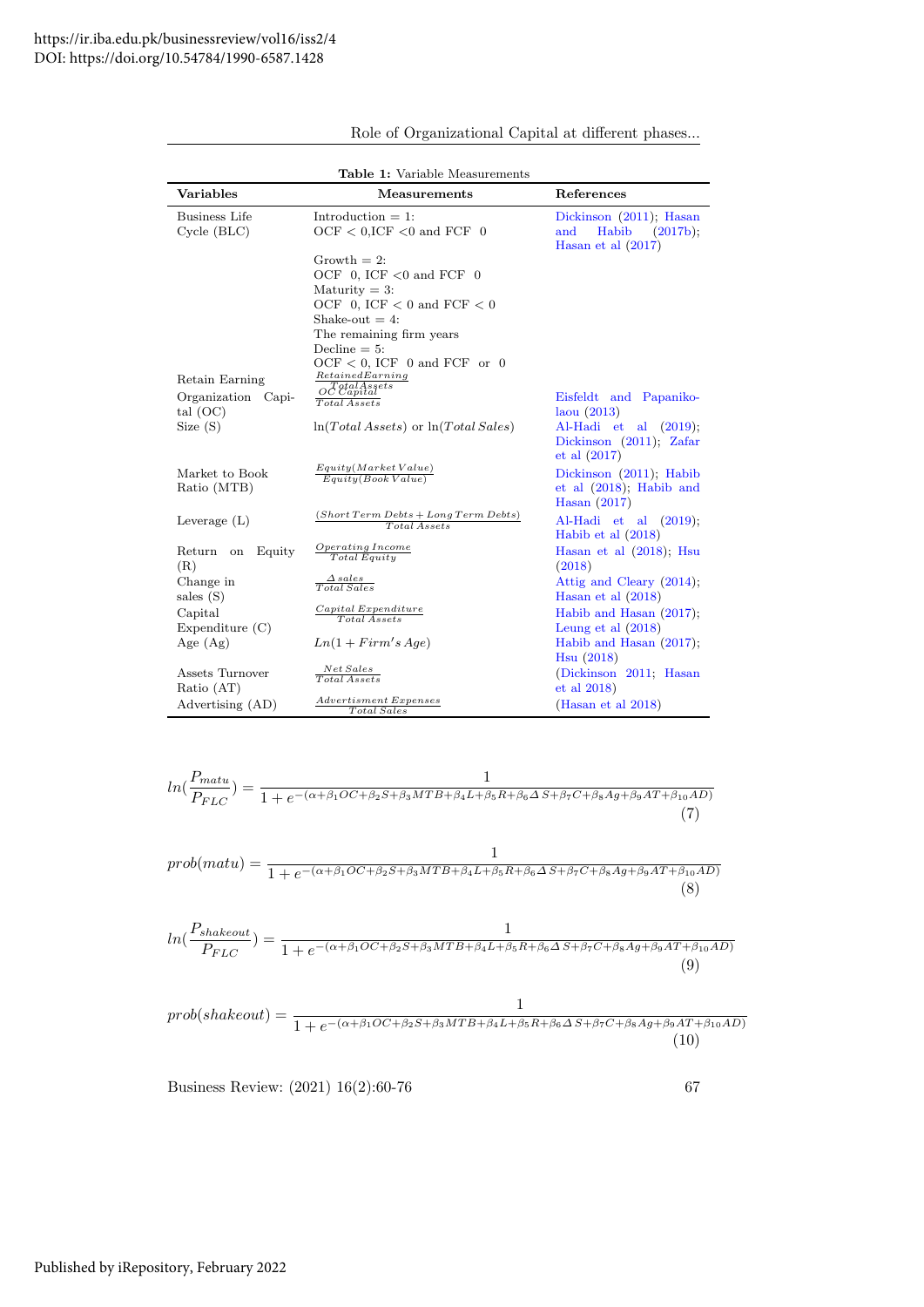



# 4 Results and discussion

# 4.1 Descriptive summary

The descriptive statistic in table 2 shows the sample N, which represents those companies that are listed in the Pakistan Stock Exchange. The model consists of 56 non-financial firms with yearly observations covering from 2011-2020. The total number of observations is 560. The descriptive statistics covers the mean, minimum, maximum, and standard deviation of all variables. The data was analyzed using STATA.

| Variables       | N   | Min              | Max   | Mean  | Std  | Variance       |
|-----------------|-----|------------------|-------|-------|------|----------------|
| <b>Business</b> | 560 | 1                | 5     | 2.92  | 0.91 | 0.82           |
| Life Cycle      |     |                  |       |       |      |                |
| Organizational  | 560 | $\boldsymbol{0}$ | 3.39  | 0.36  | 0.39 | 0.15           |
| Capital         |     |                  |       |       |      |                |
| Firms           | 560 | 6.84             | 12.07 | 10.27 | 0.65 | 0.42           |
| <b>Size</b>     |     |                  |       |       |      |                |
| <b>MBT</b>      | 560 | 0.01             | 33.8  | 3.26  | 4.35 | 18.88          |
| ratio           |     |                  |       |       |      |                |
| Leverage        | 560 | 0.09             | 0.99  | 0.49  | 0.21 | 0.04           |
| ROE             | 560 | $-1.35$          | 6.72  | 0.3   | 0.45 | 0.2            |
| sales           | 560 | $-16.19$         | 30.82 | 0.18  | 1.59 | 2.54           |
| Capital         | 560 | $\boldsymbol{0}$ | 13.08 | 0.07  | 0.55 | 0.31           |
| expenditure     |     |                  |       |       |      |                |
| Ln(Age)         | 560 | 0.7              | 2.33  | 1.55  | 0.27 | 0.07           |
| Assets turnover | 560 | $\overline{0}$   | 6.48  | 1.35  | 1.04 | 1.09           |
| ratio           |     |                  |       |       |      |                |
| Advertisement   | 560 | $\overline{0}$   | 0.78  | 0.01  | 0.05 | $\overline{0}$ |
|                 |     |                  |       |       |      |                |

Table 2: Descriptive Statistics

The results show the average of the Business Life Cycle is 2.92 with a minimum of 1 and a maximum value of 5. The third row of the table shows that organizational capital, which is used as a dependent variable in the above table, shows that the average of organizational capital is 0.3585 with a minimum of 0.00006 and a maximum value is 3.38874. The size of a firm is a control variable of a sample population, while the average firm size is 10.272. Similarly,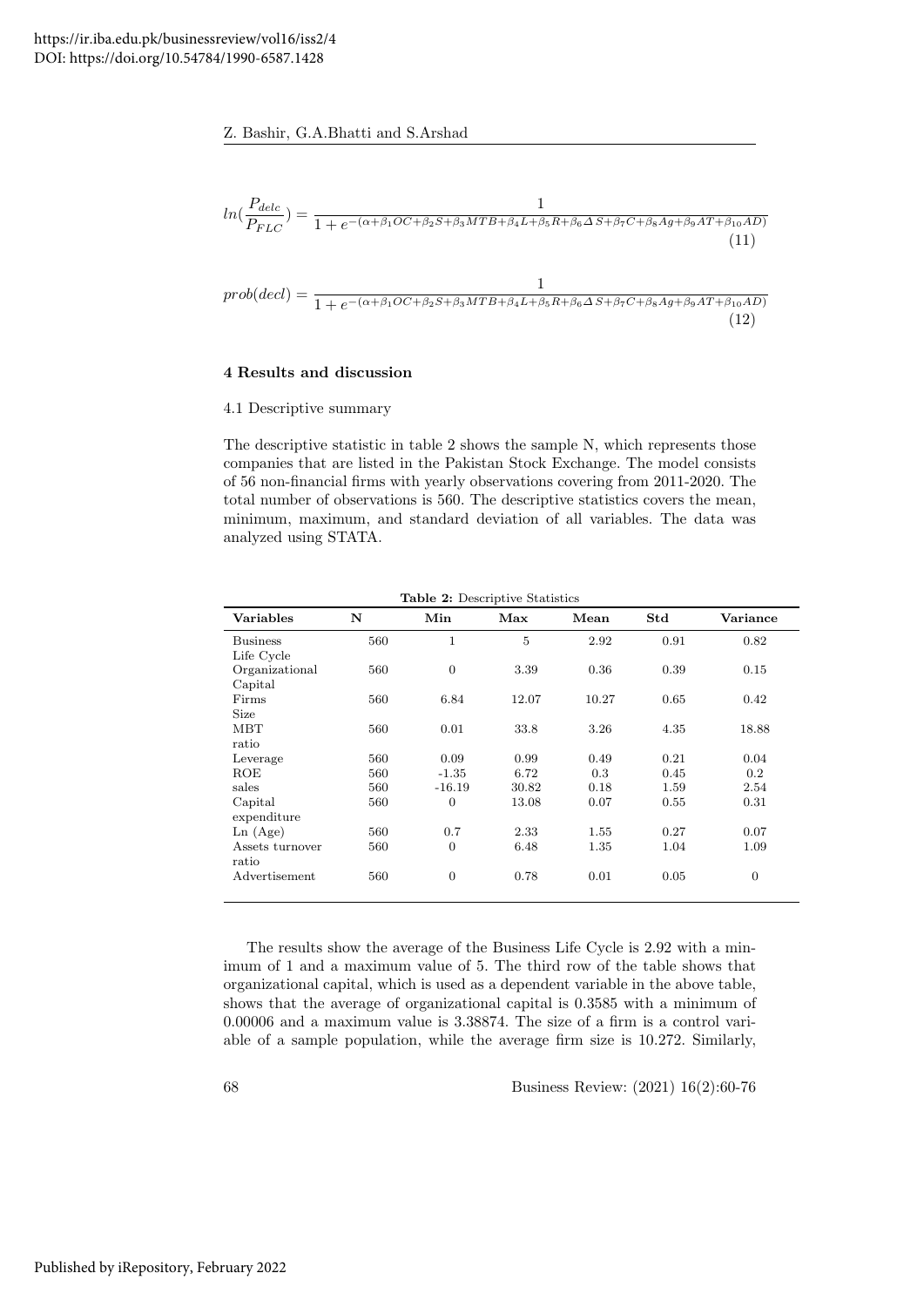the market to book ratio shows the average is 3.255. The average leverage is 0.4888. Additionally, the average return on equity is 0.3024. The other variable is changed in sales whose average is 23.586. Capital expenditure is the 4th last control variable of current research, the result shows the average of capital expenditure, which is 0.0747. The age of the firm average is 1.5527. Moreover, the assets turnover ratio is the ninth control variable of that display average value is 1.3546. The end table explores the result of the last variable is a 0.1092 mean value.

# 4.2 Pseudo R-square

The table of pseudo-R-square explains that 24.5% variance of the dependent variable is explained by the set of the explanatory variable. Pseudo R square is used for a logistic model. For a model to be perfect, the Cox and Snell should be less than 1 [\(Nadeem et al 2021\)](#page-17-10). By this method, the model of current research is perfect because the Cox and Snell amount is 0.245. Nagelkerke is an adjusted version of Cox and Snell and has a value of 0.266, thereby supporting the idea that it is a perfect fit.

Table 3: Reporting Pseudo Square

| R-Square<br><b>Measures</b> | Values         |
|-----------------------------|----------------|
| and<br>Cox<br>Snell         | 0.245          |
| Nagelkerke<br>McFadden      | 0.266<br>0.111 |

# 4.3 Organizational Capital and Business Life Cycle

Multi-nomial logistic estimations produced in table 4. The mature stage of such Business Life Cycle is utilized as a basic classification when contrasted with certain other Business Life Cycle subcategories. The coefficient of organizational capital is -1.276 which is statistically insignificant. It suggests there's no link between organizational capital as well as the Business Life Cycle's introductory stage.The findings of current results are not a line with [Hasan et al](#page-16-7) [\(2018\)](#page-16-7) who have the opposite findings. The null hypothesis is accepted. The coefficient of size is -0.787 which is statistically significant. Therefore, a negative association indicates that there is an inverse relationship between size and the introduction stage of the Business Life Cycle. ROEs coefficient at the introduction phase of the Business Life Cycle is -1.689 which is highly significant. As a result, a reciprocal correlation involving ROE as well as the Business Life Cycle's introductory stage has been established.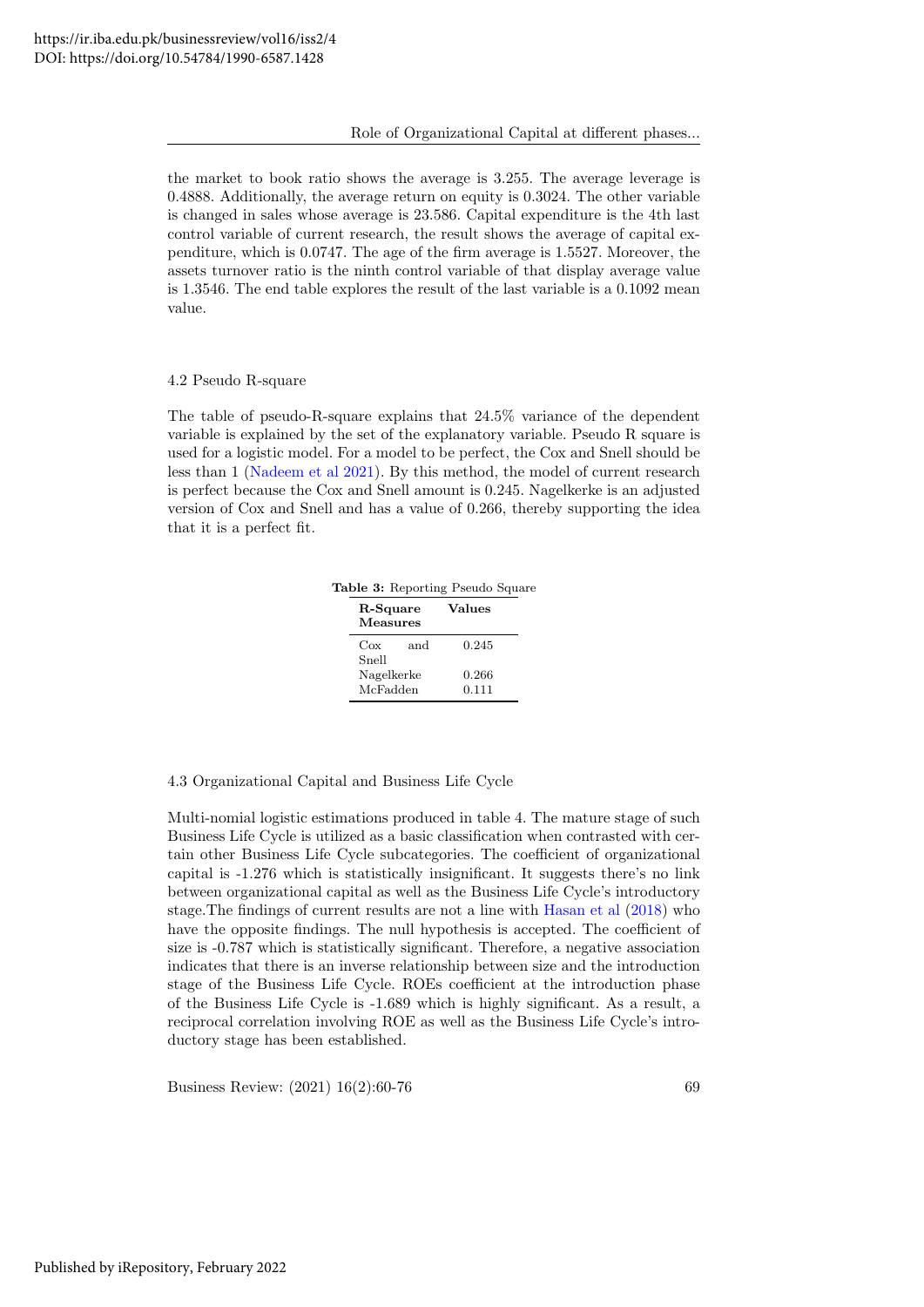|                             |            |         | Table 4: Parameter Estimates for Introduction Stage |          |              |                |          |                  |                    |
|-----------------------------|------------|---------|-----------------------------------------------------|----------|--------------|----------------|----------|------------------|--------------------|
| <b>Business Life Cyclea</b> | Variables  | в       | Std. Error                                          | Wald     | df           | Sig.           | Exp(B)   | $95\%$<br>Exp(B) | $_{\rm CI}$<br>for |
|                             |            |         |                                                     |          |              |                |          | Lower<br>Bound   | Upper<br>Bound     |
|                             | Intercept  | 5.51    | 2.9                                                 | 3.62     | 1.           | 0.06           |          |                  |                    |
|                             | OС         | $-1.28$ | 0.84                                                | 2.3      | $\mathbf{1}$ | 0.13           | 0.28     | 0.05             | 1.45               |
|                             | Size       | $-0.79$ | 0.3                                                 | 7.09     | 1.           | 0.01           | 0.46     | 0.26             | 0.81               |
|                             | <b>MTB</b> | 0.02    | 0.06                                                | 0.06     | 1.           | 0.8            | 1.02     | 0.9              | 1.14               |
|                             | Lev        | 3.8     | 0.97                                                | 15.39    |              | $\overline{0}$ | 44.84    | 6.71             | 299.74             |
| Introduction Phase          | ROE        | $-1.69$ | 0.64                                                | 7.03     | $\mathbf{1}$ | 0.01           | 0.19     | 0.05             | 0.64               |
|                             | Csale      | $-0.01$ | 0.09                                                | 0.01     | $\mathbf{1}$ | 0.92           | 0.99     | 0.84             | 1.17               |
|                             | Capex      | 0.2     | 3.02                                                | $\Omega$ | 1.           | 0.95           | 1.22     | $\overline{0}$   | 453.54             |
|                             | Age        | 0       | 0.01                                                | 0.03     | 1.           | 0.85           |          | 0.98             | 1.01               |
|                             | <b>ATO</b> | $-0.55$ | 0.32                                                | 2.95     | 1.           | 0.09           | 0.58     | 0.31             | 1.08               |
|                             | Adver      | $-9.86$ | 13.43                                               | 0.54     | $\mathbf{1}$ | 0.46           | $\theta$ | $\overline{0}$   | 1425               |

|  |  |  |  |  | Z. Bashir, G.A.Bhatti and S.Arshad |
|--|--|--|--|--|------------------------------------|
|--|--|--|--|--|------------------------------------|

The introductory stage has adversely correlated either size as well as ROE, meaning small as well as setback businesses belonged there. These findings are consistent with the prior results [\(Dickinson 2011;](#page-16-17) Pérez et al 2004; [Shah et al](#page-17-3) [2021\)](#page-17-3). The coefficient of MTB is 0.015 which is statistically insignificant. As a result, no link can be seen between the introductory stage of the business Life Cycle as well as MTB. However, the coefficient of leverage is  $3.803$  which is statistically significant. It means that there is indeed a strong link involving leverage as well as the Business Life Cycle's introductory stage. The coefficient of change in the sale is -0.009 which is statistically insignificant, indicating no link between the introductory stage of the Business Life Cycle and the  $\triangle$  sale. The outcomes were in line with those of other research investigations [\(Hasan](#page-16-7) [et al 2018;](#page-16-7) [Leung et al 2018;](#page-16-28) [Watson et al 2021;](#page-17-4) [Zafar et al 2017\)](#page-17-9).

The coefficient of Capex is 0.197 which is statistically insignificant. As a result, no link could be found between the introductory stage of the business Life Cycle as well as capital spending. The coefficient of firm age is  $-0.001$  which is statistically insignificant indicating no relationship between the introduction phase of the Business Life Cycle–the age of the firm could be estimated. The ATO coefficient is -0.550 which is statistically significant. Consequently, a link is created between the introductory stage of the Business Life Cycle and thus the turnover ratio. The coefficient of advertisement expense is -9.858 which is statistically insignificant. Therefore, no link could be identified between the introductory stage of the business Life Cycle as well as advertising.

The second phase of the Business Life Cycle is growth is compared with the maturity phase of the firm. The coefficient of organizational capital is -1.135 which is highly significant. The results are a line with [Eisfeldt and Papaniko](#page-16-5)[laou](#page-16-5) [\(2013\)](#page-16-5); [Hasan et al](#page-16-7) [\(2018\)](#page-16-7); [Watson et al](#page-17-4) [\(2021\)](#page-17-4). It implies that a company with a lower OC is more probable to have been in the growing stage of the Business Life Cycle. The alternative hypothesis is accepted. The coefficient of size is -0.420 which is statistically insignificant, indicating no correlation between size and the growth stage of the Business Life Cycle. The coefficient of MTB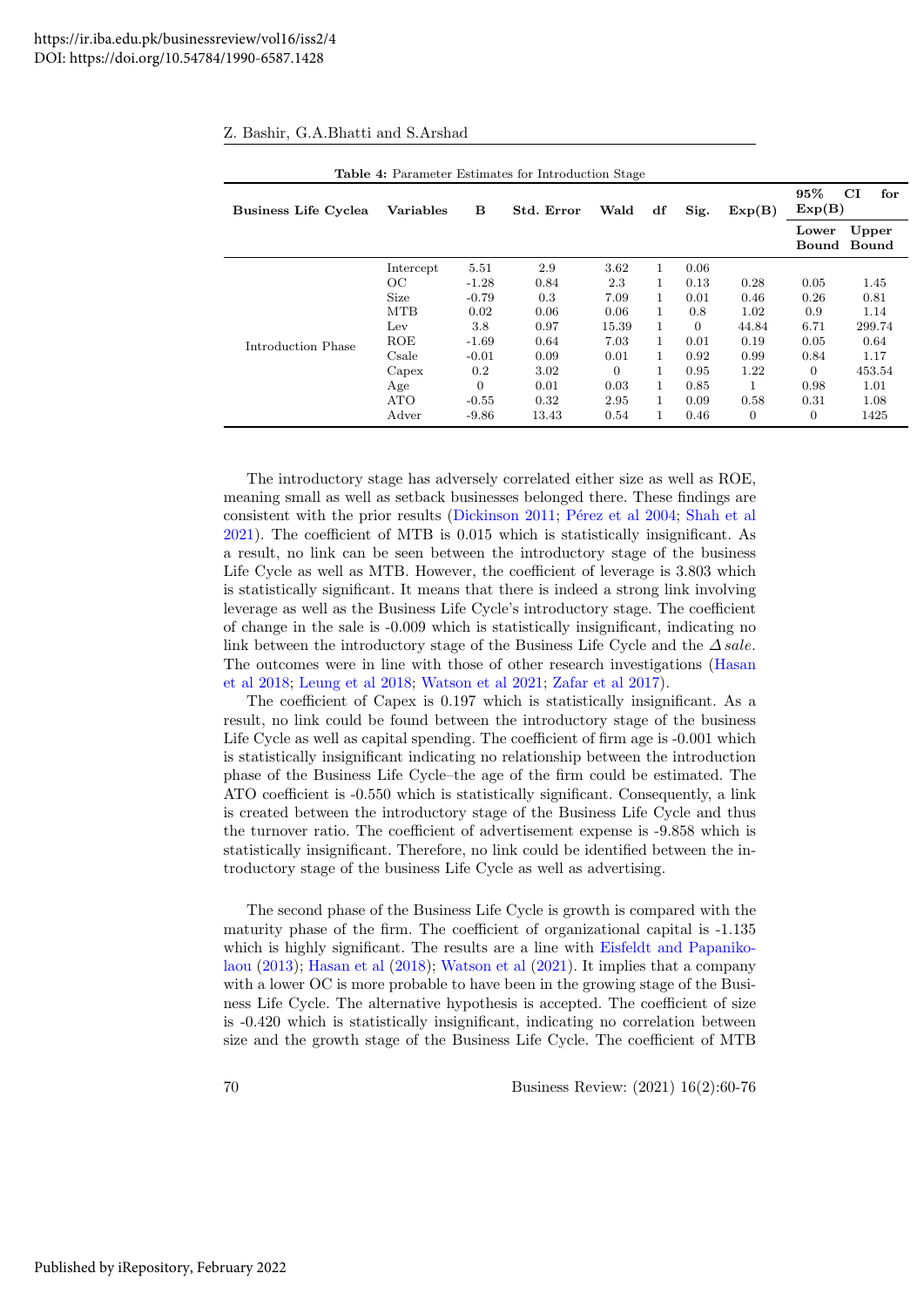| Table 5: Parameter Estimates for Growth Stage |                  |         |                |      |              |          |        |                  |                      |
|-----------------------------------------------|------------------|---------|----------------|------|--------------|----------|--------|------------------|----------------------|
| <b>Business Life Cycle</b>                    | <b>Variables</b> | в       | Std. Error     | Wald | df           | Sig.     | Exp(B) | $95\%$<br>Exp(B) | CI<br>for            |
|                                               |                  |         |                |      |              |          |        | Lower            | Upper<br>Bound Bound |
|                                               | Intercept        | 2.5     | 2.22           | 1.27 | $\mathbf{1}$ | 0.3      |        |                  |                      |
|                                               | OC               | $-1.14$ | 0.46           | 6.01 | 1.           | $\Omega$ | 0.32   | 0.13             | 0.8                  |
|                                               | Size             | $-0.42$ | 0.22           | 3.52 | $\mathbf{1}$ | 0.1      | 0.66   | 0.42             | 1.02                 |
|                                               | <b>MTB</b>       | 0.05    | 0.03           | 2.68 | $\mathbf{1}$ | 0.1      | 1.05   | 0.99             | 1.12                 |
|                                               | Lev              | 1.97    | 0.66           | 8.85 | $\mathbf{1}$ | $\Omega$ | 7.19   | 1.96             | 26.37                |
| Growth Phase                                  | ROE              | $-1.46$ | 0.47           | 9.43 | $\mathbf{1}$ | $\Omega$ | 0.23   | 0.09             | 0.59                 |
|                                               | Csale            | $-0.01$ | 0.07           | 0.01 | $\mathbf{1}$ | 0.9      | 0.99   | 0.87             | 1.13                 |
|                                               | Capex            | 1.9     | 1.64           | 1.35 | 1.           | 0.2      | 6.71   | 0.27             | 166.48               |
|                                               | Age              | 0       | $\overline{0}$ | 0.08 | 1            | 0.8      | 1      | 0.99             | 1.01                 |
|                                               | <b>ATO</b>       | 0.15    | 0.14           | 1.08 | 1            | 0.3      | 1.16   | 0.88             | 1.54                 |
|                                               | Adver            | $-4.1$  | 3.6            | 1.3  | 1            | 0.3      | 0.02   | 0                | 19.17                |

Role of Organizational Capital at different phases...

is 0.051 which is statistically insignificant, allowing no link to be established between the growth stage of the Business Life Cycle as well as MTB. Similarly, the coefficient of leverage is 1.973, indicating higher significance levels. This establishes a strong link between leveraging and the growth stage of the Business Life Cycle. These outcomes are in line with previous research studies [\(Dickinson](#page-16-17) [2011;](#page-16-17) [Habib and Hasan 2017\)](#page-16-21).

The coefficient of ROE is -1.456 highly significant indicating an inverse relationship between growth and ROEa finding supported by other studies [\(Habib](#page-16-26) [et al 2018;](#page-16-26) [Hasan and Habib 2017b;](#page-16-24) [Shah et al 2021\)](#page-17-3). The coefficient of change in the sale is -0.008 which is statistically insignificant. Therefore, no link could be seen between the growth stage of the Business Life Cycle and indeed the ∆ sale. The coefficient of Capex is 1.903 which is insignificant. As a result, no link could be found between capital spending and indeed the growth stage of the Business Life Cycle. The coefficient of age is 0.001 which is statistically insignificant. Therefore, no link could be found between the growth stage of the business Life Cycle as well as age. The assets turnover ratio coefficient is 0.150 which is statistically insignificant. Consequently, no link could be seen between the growth stage of the Business Life Cycle as well as ATO. The advertisement expense coefficient is -4.101 which is statistically insignificant. Consequently, no link could been found between the growth stage of the Business Life Cycle as well as advertising spending.

The next phase is shake-out the coefficient of organizational capital is -0.970 which is highly significant. the negative association between organizational capital and shake-out implies that there is a chance that the firm moves towards the reference category if OC is high. The size coefficient is -0.036 which is statistically insignificant, establishing no relationship between the shake-out stage of the business Life Cycle as well as the firm's size. The MB ratio's coefficient is 0.030, which is insignificant as well. As a result, no link could be found between MTB and indeed the Business Life Cycle's shake-out stage. The coefficient of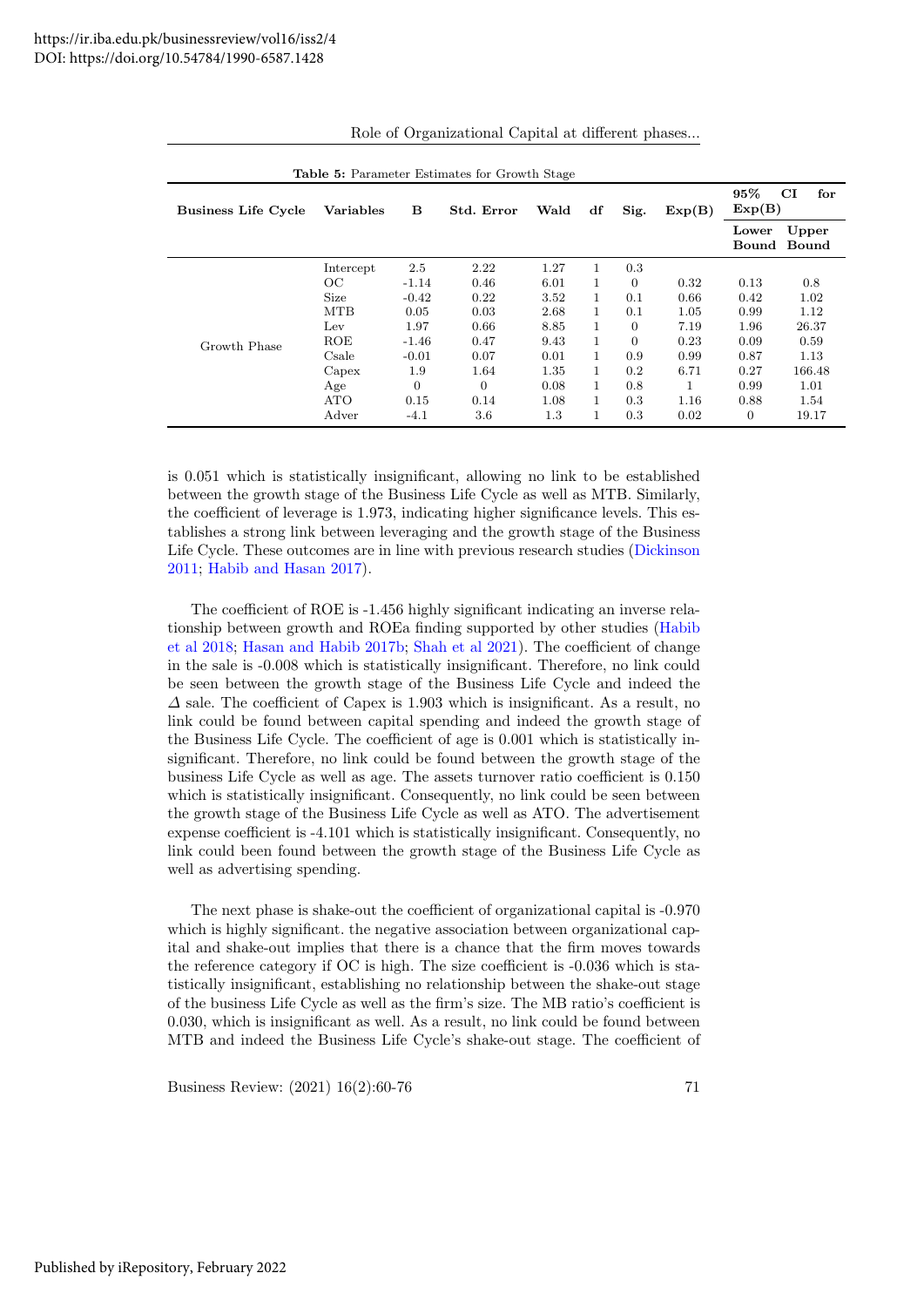| <b>Table 6:</b> Parameter Estimates for Shake-out Stage |                  |                |            |      |              |          |        |                |                |
|---------------------------------------------------------|------------------|----------------|------------|------|--------------|----------|--------|----------------|----------------|
| <b>Business Life Cyclea</b>                             | <b>Variables</b> | в              | Std. Error | Wald | df           | Sig.     | Exp(B) | 95%<br>Exp(B)  | CI<br>for      |
|                                                         |                  |                |            |      |              |          |        | Lower<br>Bound | Upper<br>Bound |
|                                                         | Intercept        | $-1.38$        | 2.37       | 0.34 | 1.           | 0.56     |        |                |                |
|                                                         | OC               | $-0.97$        | 0.45       | 4.62 | $\mathbf{1}$ | 0.03     | 0.38   | 0.16           | 0.92           |
|                                                         | Size             | $-0.04$        | 0.24       | 0.02 | 1            | 0.88     | 0.97   | 0.61           | 1.54           |
|                                                         | <b>MTB</b>       | 0.03           | 0.03       | 0.76 | $\mathbf{1}$ | 0.38     | 1.03   | 0.96           | 1.1            |
|                                                         | $_{\text{Lev}}$  | 0.94           | 0.69       | 1.87 | $\mathbf{1}$ | 0.17     | 2.57   | 0.67           | 9.93           |
| shake-out Phase                                         | ROE              | $-0.86$        | 0.48       | 3.26 | 1.           | 0.07     | 0.42   | 0.17           | 1.08           |
|                                                         | Csale            | $-0.08$        | 0.12       | 0.52 | $\mathbf{1}$ | 0.47     | 0.92   | 0.73           | 1.16           |
|                                                         | Capex            | 2.03           | 1.64       | 1.53 | $\mathbf{1}$ | 0.22     | 7.58   | 0.31           | 188.25         |
|                                                         | Age              | $\overline{0}$ | $\Omega$   | 0.18 | 1.           | 0.68     | 1      | 0.99           | 1.01           |
|                                                         | ATO              | 0.39           | 0.13       | 8.97 |              | $\Omega$ | 1.47   | 1.14           | 1.89           |
|                                                         | Adver            | $-1.89$        | 3.35       | 0.32 |              | 0.57     | 0.15   | $\overline{0}$ | 107.84         |

|  |  |  |  |  | Z. Bashir, G.A.Bhatti and S.Arshad |
|--|--|--|--|--|------------------------------------|
|--|--|--|--|--|------------------------------------|

leverage is 0.944 which is insignificant. Therefore, no link could be found between leverage and indeed the Business Life Cycle's shake-out stage.

The coefficient of ROE is -0.864 which is significant. It implies that there is indeed a link between the Business Life Cycle's shake-out stage as well as ROE. The coefficient of change in the sale is -0.84 which is statistically insignificant, implying no link between the shake-out stage of the business Life Cycle as well as the firms ∆ sales. The coefficient Capex is 2.025 which is insignificant. It suggests that there can be no link between capital expenditure and thus the shake-out stage of the Business Life Cycle. The firm age coefficient is -0.002 which is statistically insignificant. As a result, no link could be found between the shake-out stage of the business Life Cycle as well as the firm's age. The coefficient of assets turnover ratio is 0.385 highly significant. A link has been found between the shakeout stage as well as the ATO. The coefficient of advertisement expense is -1.887 which is statistically insignificant, implying no relationship between the shake-out stage of the Business Life Cycle and advertising spending.

|  | Table 7: Parameter Estimates for Decline Stage |  |  |  |  |
|--|------------------------------------------------|--|--|--|--|
|--|------------------------------------------------|--|--|--|--|

| <b>Business Life Cyclea</b> | <b>Variables</b> | в              | Std. Error | Wald     | df           | Sig.         | Exp(B)         | 95%<br>Exp(B)<br>Lower | CI<br>for<br>Upper<br>Bound Bound |
|-----------------------------|------------------|----------------|------------|----------|--------------|--------------|----------------|------------------------|-----------------------------------|
|                             | Intercept        | $-13.77$       | 4.63       | 8.86     | 1            | $\mathbf{0}$ |                |                        |                                   |
|                             | OC               | $-2.02$        | 1.32       | 2.33     | 1            | 0.13         | 0.13           | 0.01                   | 1.78                              |
|                             | Size             | 1.14           | 0.48       | 5.75     | 1.           | 0.02         | 3.14           | 1.23                   | 7.98                              |
|                             | <b>MTB</b>       | $\overline{0}$ | 0.07       | $\theta$ |              | 0.98         | 1              | 0.87                   | 1.14                              |
|                             | Lev              | 0.71           | 1.41       | 0.25     | 1            | 0.62         | 2.02           | 0.13                   | 32.36                             |
| Decline Phase               | ROE              | $-0.04$        | 0.85       | $\Omega$ |              | 0.96         | 0.96           | 0.18                   | 5.03                              |
|                             | Csale            | $-0.24$        | 0.22       | 1.2      | 1            | 0.27         | 0.79           | 0.52                   | 1.21                              |
|                             | Capex            | $-34.53$       | 12.16      | 8.06     | 1            | 0.01         | $\overline{0}$ | $\overline{0}$         | $\overline{0}$                    |
|                             | Age              | 0.01           | 0.01       | 1.84     | $\mathbf{1}$ | 0.18         | 1.01           |                        | 1.03                              |
|                             | <b>ATO</b>       | 0.04           | 0.24       | 0.02     |              | 0.88         | 1.04           | 0.65                   | 1.66                              |
|                             | Adver            | 2.63           | 4.18       | 0.4      |              | 0.53         | 13.87          | $\overline{0}$         | 49694.29                          |

72 Business Review: (2021) 16(2):60-76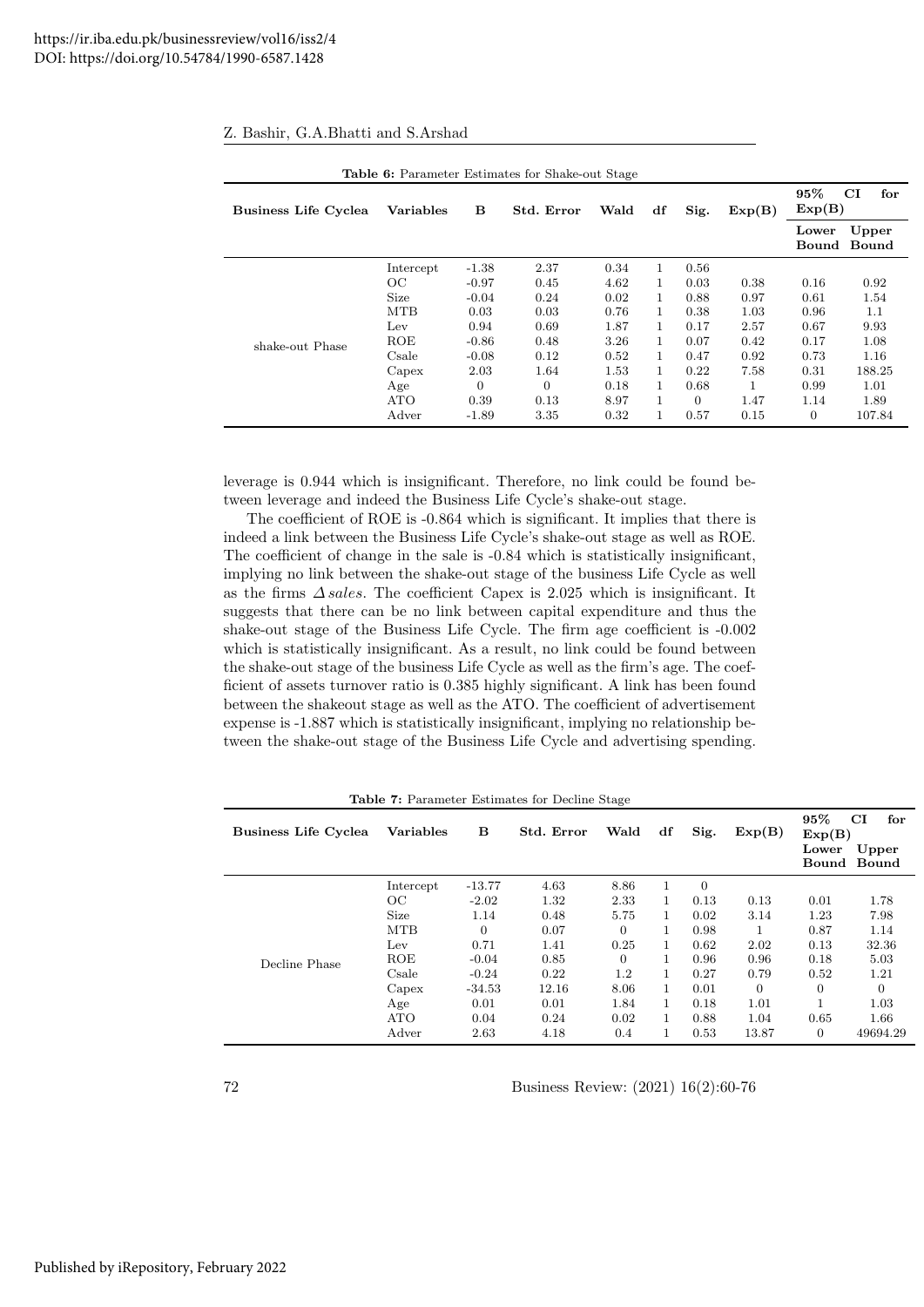The last phase is declining, where the coefficient of organizational capital is -2.018 insignificant. The findings suggest that there can be no link between organizational capital as well as the Business Life Cycle's decline stage. The negative results are aligned with the argument of [Eisfeldt and Papanikolaou](#page-16-5) [\(2013\)](#page-16-5) and [Saravia et al](#page-17-8) [\(2016\)](#page-17-8) who were of the view that in comparison to organizational capital, corporations invest more of it in capital investment. The coefficient of size is 1.143 which is highly significant. As a result, a link was seen between the declining stage as well as the company's size has been developed. The positive association of the firm aligned with similar findings [\(Hasan and](#page-16-24) [Habib 2017b;](#page-16-24) [Nadeem et al 2021\)](#page-17-10). MTB coefficient is -0.002 which is statistically insignificant. Therefore, no association between the decline phase of the Business Life Cycle and MTB can be established.

MTB coefficient is -0.002 which is statistically insignificant. Therefore, no association between the decline phase of the Business Life Cycle and MTB can be established. The coefficient of leverage is 0.705 which is statistically insignificant. As a result, no link could be found seen between the decline stage of the Business Life Cycle as well as leverage. ROE coefficient is -0.042 which is statistically insignificant, establishing no relationship between the declining stage of the business Life Cycle as well as ROE. The change in sale coefficient is -0.236 which is statistically insignificant, thereby establishing no link between the declining stage of the business Life Cycle as well as the  $\triangle$  sale. The coefficient of capital expenditure is -34.526 highly significant. As a result, a negative correlation exists between the declining stage and capital expenditure. This finding is not a line with the different phases discussed by [\(Habib and Hasan 2017;](#page-16-21) [Li](#page-17-6) [et al 2021\)](#page-17-6). The firm age coefficient is 0.11 which is statistically insignificant, resulting in no link between age as well as the decline stage of the Business Life Cycle. The coefficient of ATO is 0.37 which is statistically insignificant. As a result, there seems to be no link between ATO and the decline stage of the Business Life Cycle. The advertisement expense coefficient is 2.629 which is statistically insignificant. Consequently, there seems to be no link seen between the decline stage of the business Life Cycle as well as advertising.

# 5 Conclusion

The major goal of this research was to look at the organizational capital as well as stages of the Business Life Cycle using a group of PSX index businesses. To investigate the variations in results during different life cycle phases, the study has used a categorical data set of 56 non-financial listed firms of PSX index covering a period of ten years from 2011-2020 and multinomial logistic regression analysis was performed. The Business Life Cycle was used as an outcome variable; the independent variable was organizational capital with some control variables; size, MB ratio, leverage, ROE,  $\Delta$  sales, capital spending, companys age, the ratio of assets turnover, and advertisement expense. The Business Life Cycle contains five categories: introductory, growing, maturity, shake-out, and declining stage. Multinomial logistic model runs twice. In the first time, the study takes maturity as a reference category, which is compared with other cat-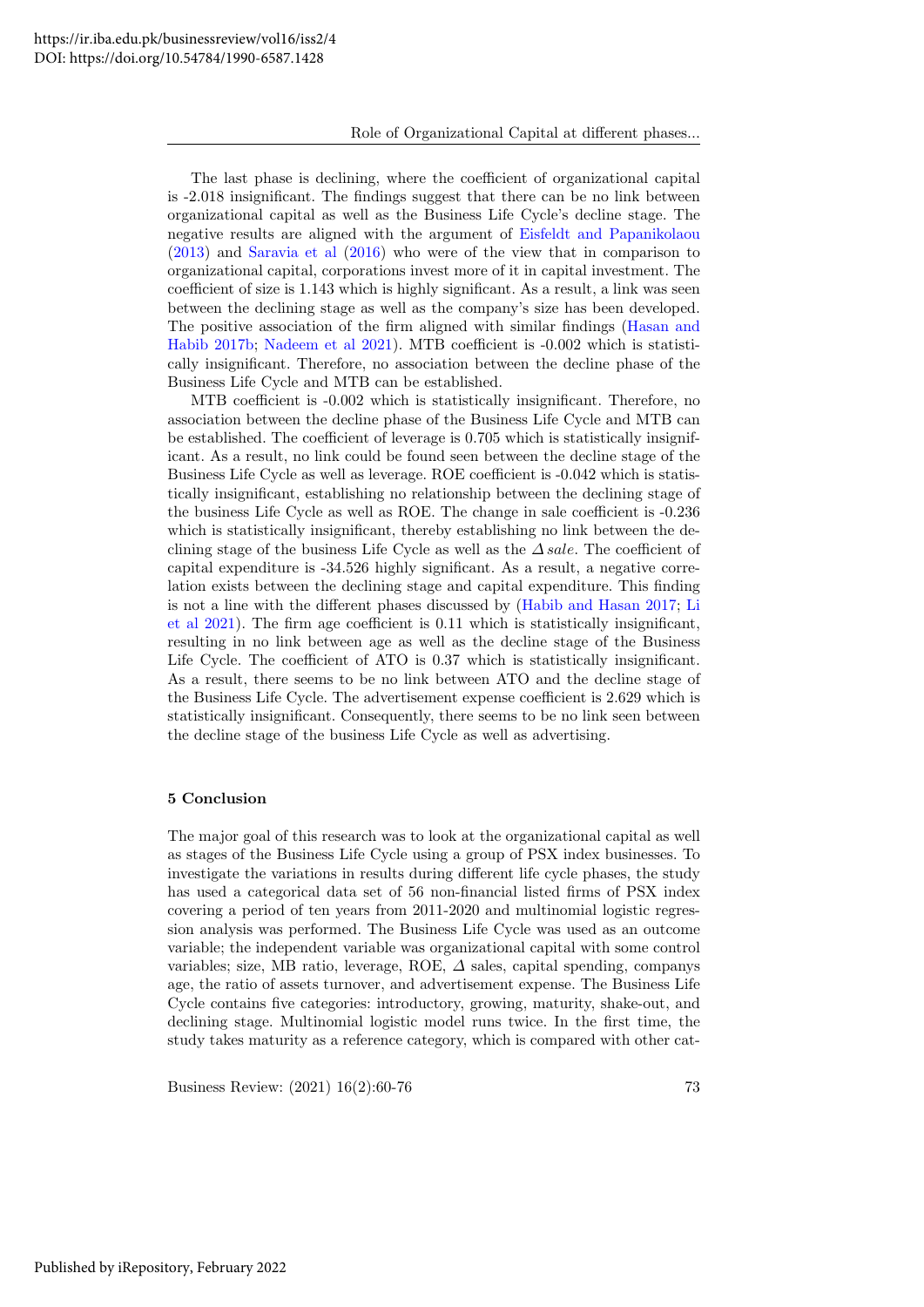egories and in second time shake-out phase is used as a reference category.

The findings reveal that organizational capital is unrelated to the Business Life Cycle's introductory stage. Distinct variables exhibit diverse effects on various phases of the Business Life Cycle. In the first stage size, ROE and ATO are negatively significant but leverage is positively significant which shows that a relationship exists between these variables and the introduction phase of the Business Life Cycle. The second phase is growth. According to growth with reference category, maturity organizational capital, size, and ROE is negatively associated with each other. The outcomes demonstrate an inverse association between these factors, with leverage being positively significant, indicating that leverage, as well as the growth stage of the Business Life Cycle, are linked.

Organization capital, as well as ROE, is negatively significant throughout the third step. However, ATO has a positive correlation. The maturing stage is utilized like a reference point in the last stage, and the size of an organization is positively connected with the declining stage of the Business Life Cycle even during the period of recession. The Capex is negatively significant which shows that there is an inverse relationship and there are more chances to move towards the reference category. In the next step, the current study used the shake-out phase as a reference category– the results show that leverage is positively associated during the introduction phase. Size and ATO are significant, but negatively associated which shows there is an inverse relationship between size and ATO during the introduction phase. During the maturity stage, organizational capital and ROE are positively significants, indicating direct relationship between organizational capital and the maturity phase.

The study concludes that the third and fourth hypothesis is accepted but the study failed to reject another hypothesis because the sample size of current research is not sufficient for such type of data. Moreover, SG&A expenses for calculating OC stock are not a suitable measure for Pakistani firms. The practical and managerial implications of the study highlights the importance of maturity stage in the business life cycle where organizational capital can play a significantly positive role for the manufacturing firms in Pakistan. The remaining stages of business life cycle reported that organizational capital play a negative role. Therefore, the policymakers and decision makers in the non-financial companies,especially, manufacturing sector of Pakistan need to consider more organizational capital for maturity stage rather than other stages of business life cycle. Future research may be considered for the cross-industries listed in PSX in comparative mode to give more clear picture based on the present research model.

## References

<span id="page-15-0"></span>Akbar A, Akbar M, Tang W, Qureshi MA (2019) Is bankruptcy risk tied to corporate lifecycle? evidence from pakistan. Sustainability 11(3):678

<span id="page-15-1"></span>Al-Hadi A, Chatterjee B, Yaftian A, Taylor G, Monzur Hasan M (2019) Corporate social responsibility performance, financial distress and firm life cycle: evidence from australia. Accounting & Finance 59(2):961–989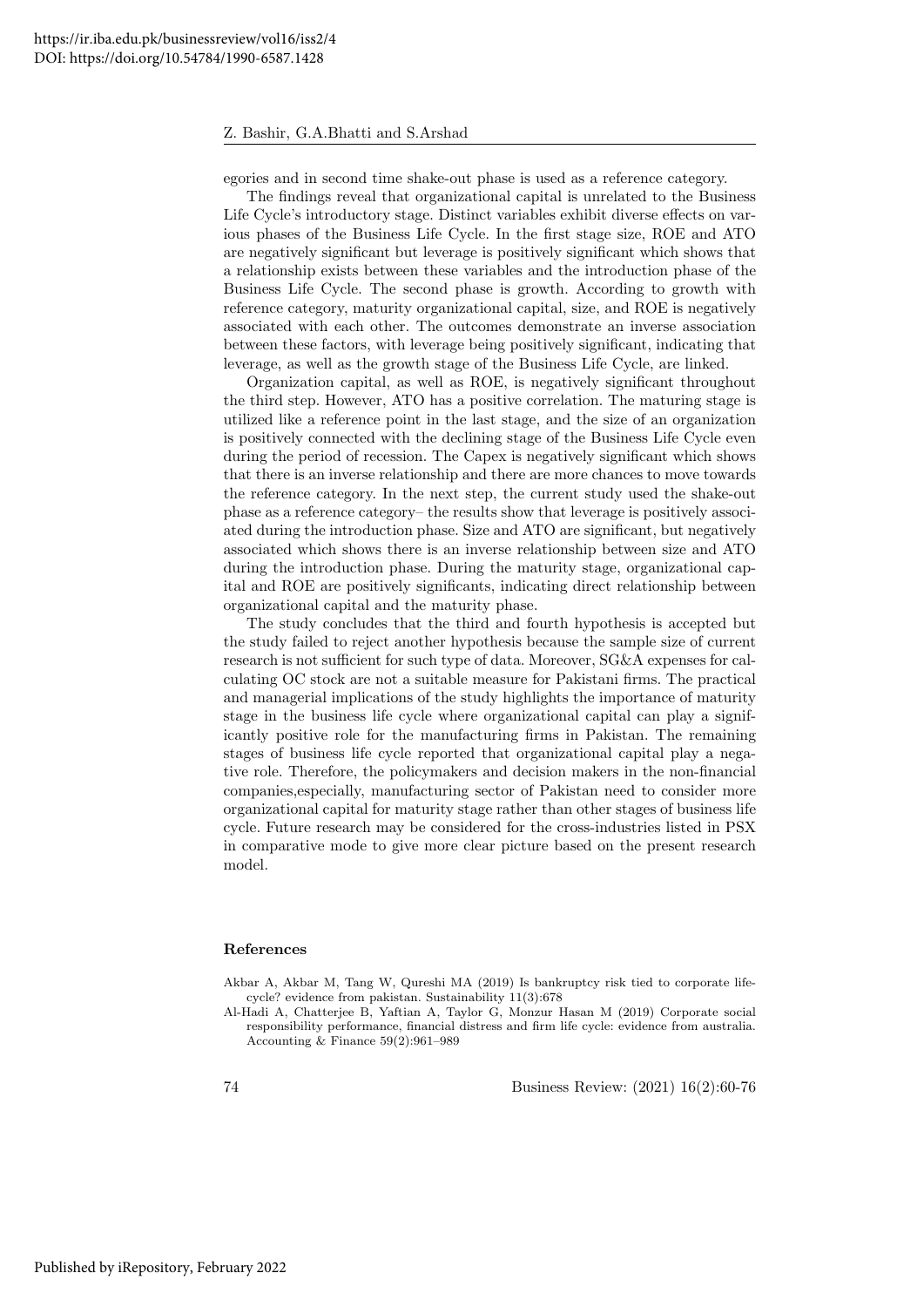Role of Organizational Capital at different phases...

<span id="page-16-6"></span>Atkeson A, Kehoe PJ (2005) Modeling and measuring organization capital. Journal of political Economy 113(5):1026–1053

<span id="page-16-20"></span>Attig N, Cleary S (2014) Organizational capital and investment-cash flow sensitivity: The effect of management quality practices. Financial Management 43(3):473–504

<span id="page-16-0"></span>Barclay MJ, Smith CW (2005) The capital structure puzzle: The evidence revisited. Journal of applied corporate finance 17(1):8–17

<span id="page-16-14"></span>Bhattacharya D, Chang CW, Li WH (2020) Stages of firm life cycle, transition, and dividend policy. Finance Research Letters 33:101,226

<span id="page-16-4"></span>Black SE, Lynch LM (2009) 6. Measuring Organizational Capital in the New Economy. University of Chicago Press

<span id="page-16-18"></span>Carlin BI, Chowdhry B, Garmaise MJ (2012) Investment in organization capital. Journal of Financial Intermediation 21(2):268–286

<span id="page-16-11"></span>Chan K, Guo RJJ, Wang YA, Yang HL (2019) Organization capital and analyst coverage

<span id="page-16-19"></span>Cui H, Mak Y (2002) The relationship between managerial ownership and firm performance in high r&d firms. Journal of corporate finance 8(4):313–336

<span id="page-16-22"></span>DeAngelo H, DeAngelo L, Stulz RM (2006) Dividend policy and the earned/contributed capital mix: a test of the life-cycle theory. Journal of Financial economics 81(2):227–254

<span id="page-16-17"></span>Dickinson V (2011) Cash flow patterns as a proxy for firm life cycle. The Accounting Review 86(6):1969–1994

<span id="page-16-9"></span>Ding C, Ho CY, Chang M (2021) Ceo and cfo equity compensation and dividend payout over the firm lifecycle. Global Finance Journal 49:100,562

<span id="page-16-5"></span>Eisfeldt AL, Papanikolaou D (2013) Organization capital and the cross-section of expected returns. The Journal of Finance 68(4):1365–1406

<span id="page-16-2"></span>Evenson RE, Westphal LE (1995) Technological change and technology strategy. Handbook of development economics 3:2209–2299

<span id="page-16-1"></span>Filatotchev I, Toms S, Wright M (2006) The firm's strategic dynamics and corporate governance life-cycle. International Journal of Managerial Finance

<span id="page-16-8"></span>Flavin T, Goyal A, O'Connor T, et al (2020) Role of corporate governance and lifecycle in determining payout precommitment in an emerging economy. Tech. rep., Department of Economics, Finance and Accounting, National University of

<span id="page-16-21"></span>Habib A, Hasan MM (2017) Firm life cycle, corporate risk-taking and investor sentiment. Accounting & Finance 57(2):465–497

<span id="page-16-26"></span>Habib A, Bhuiyan MBU, Hasan MM (2018) Firm life cycle and advisory directors. Australian Journal of Management 43(4):575–592

<span id="page-16-15"></span>Hambrick DC, MacMillan IC, Day DL (1982) Strategic attributes and performance in the bcg matrixa pims-based analysis of industrial product businesses. Academy of Management Journal 25(3):510–531

<span id="page-16-23"></span>Hasan MM, Habib A (2017a) Corporate life cycle, organizational financial resources and corporate social responsibility. Journal of Contemporary Accounting & Economics 13(1):20–36

<span id="page-16-24"></span>Hasan MM, Habib A (2017b) Firm life cycle and idiosyncratic volatility. International Review of Financial Analysis 50:164–175

- <span id="page-16-25"></span>Hasan MM, Al-Hadi A, Taylor G, Richardson G (2017) Does a firms life cycle explain its propensity to engage in corporate tax avoidance? European Accounting Review 26(3):469– 501
- <span id="page-16-7"></span>Hasan MM, et al (2018) Organization capital and firm life cycle. Journal of Corporate Finance 48:556–578

<span id="page-16-13"></span>Helfat CE, Peteraf MA (2003) The dynamic resource-based view: Capability lifecycles. Strategic management journal 24(10):997–1010

<span id="page-16-27"></span>Hsu FJ (2018) Does corporate social responsibility extend firm life-cycles? Management Decision

<span id="page-16-12"></span>Jona-Lasinio C, Manzocchi S, Meliciani V (2019) Knowledge based capital and value creation in global supply chains. Technological Forecasting and Social Change 148:119,709

<span id="page-16-16"></span>Jovanovic B (1982) Selection and the evolution of industry. Econometrica: Journal of the Econometric Society pp 649–670

<span id="page-16-28"></span>Leung WS, Mazouz K, Chen J, Wood G (2018) Organization capital, labor market flexibility, and stock returns around the world. Journal of Banking & Finance 89:150–168

<span id="page-16-10"></span>Lev B, Radhakrishnan S (2009) 3. the valuation of organization capital. In: Measuring capital in the new economy, University of Chicago Press, pp 73–110

<span id="page-16-3"></span>Lev B, Radhakrishnan S, Zhang W (2009) Organization capital. Abacus 45(3):275–298